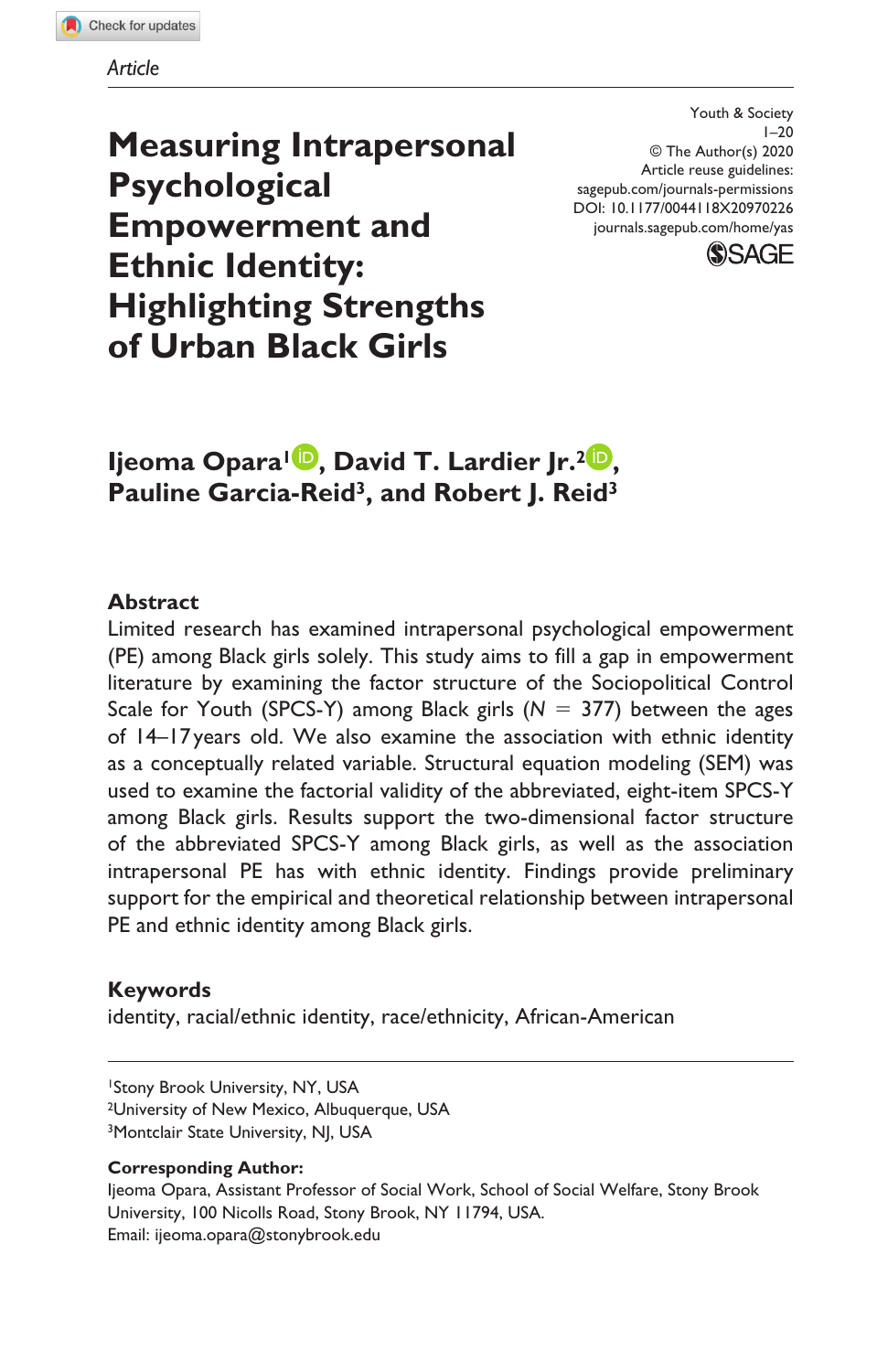Black girls in the United States face a double or triple jeopardy that can place them at risk for adverse outcomes (Clonan-Roy et al., 2016; Opara, 2018). Black girls must negotiate belonging to intersecting identities (e.g., race, ethnicity, gender, and class), which are shaped by social constructs that often times assert negative stereotypes and assumptions. Theories such as Black feminism (Collins, 1991) and Intersectionality (Crenshaw, 1989) have called for the need to acknowledge and examine intersecting identities, as a way to validate the lived experiences of Black females that can not fit into a single categorical axis (Bowleg, 2012; Opara, 2018). An aim of Black feminist theory has been to increase empowerment through consciousness and social justice for Black girls (Collins, 1991). Empowerment refers to a process by which individuals gain mastery and gain a critical awareness of their environment (Zimmerman, 1995). However, understanding empowerment among Black girls who experience an added layer of marginalization due to their age has been limited in the literature (Opara, 2018; Opara, et al., 2019a). Empowerment theory (Zimmerman, 1990) has the ability to be used as framework to not only measure empowerment but also to highlight strengths and nurture resilience for Black girls in research.

Black girls living in urban communities (e.g., densely populated communities) may be unlikely to feel empowered due to limited access points to structural resources (e.g., quality education, adult allies), social supports, and having to challenge negative stereotypes, which all contribute to feelings of inferiority (Christens & Speer, 2015). An important component of identity development during adolescence involves coming to an understanding of one's position within their racial and ethnic group (Umana-Taylor et al., 2014). Although youth become aware of ethnicity and race at very early ages, the process of actively exploring one's ethnicity and race and determining the meaning in one's life becomes far more complex during adolescence (Rivas-Drake et al., 2014; Umana-Taylor et al., 2014). As Black girls often receive messages about their race and gender due to social norms and values present within their social environment, close attention to the conceptualization of both empowerment and ethnic identity among Black girls living in urban communities in the United States may be crucial in improving their outcomes (Corneille & Belgrave, 2007). Empowerment researchers have acknowledged the difficulty in operationalizing empowerment as it is conceptualized differently in various contexts (Christens & Peterson, 2012; Opara et al., 2019a; Zimmerman, 1995). Due to this complexity in diverging experiences, empowerment is mostly untested in research (Peterson, 2014).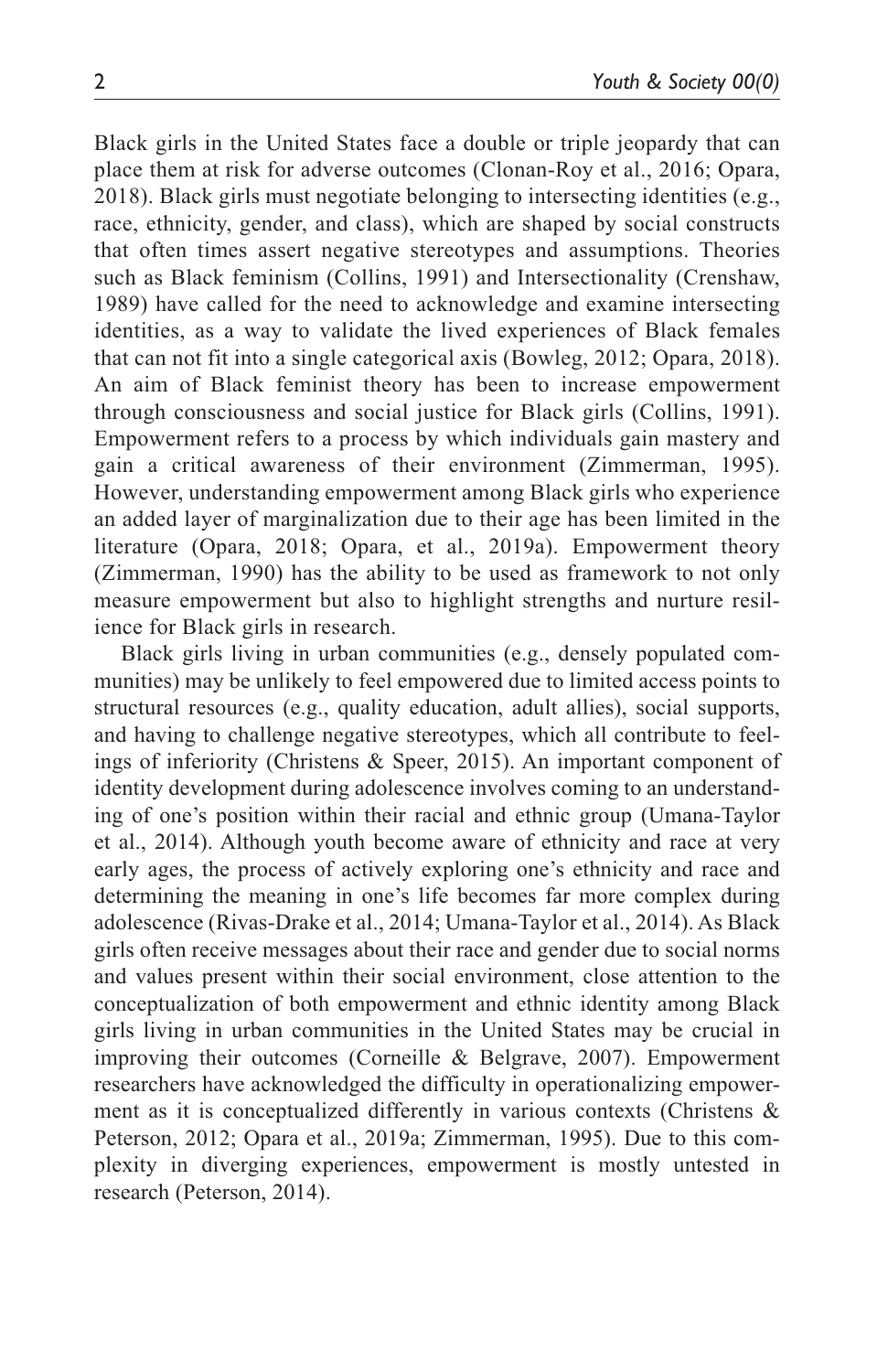## *Black Girls and The Concept of Psychological Empowerment*

As we use the term, Black girls, we are referring to adolescent girls, living in the United States who are either African, African American, or Afro-diasporic descent. We acknowledge that the experiences of Black girls are not monolithic. Yet, the exploitation and oppression that Black girls experience is shared and are due to hegemonic notions of Western patriarchy that minimize the identity of Black girls. Such notions place negative stereotypes on Black girls and negates how empowerment can be fostered, manifest, and be sustained in Black girls (Collins et al., 2015; Opara et al., 2019a). Using a framework that provides space for the examination of power, privilege, and oppression in society is essential in challenging such negative assertions.

Empowerment theory is positioned as one such framework that considers how people attempt to gain greater control in their community, challenge power, as well as engage in leadership and decision-making toward sociopolitical change (Zimmerman, 1990; 2000). Within empowerment theory, psychological empowerment (PE) is defined as "individuals" or "groups" understanding of their socio-political environment (Zimmerman, 1990, 2000). PE is a multidimensional construct that includes *intrapersonal* (emotional and one's perception of being empowered), *interactional* (inter-group relationships), and *behavioral* components (how one behaves) (Zimmerman, 1990, 2000). The *intrapersonal* component is defined as the way people perceive their capability to influence social and political systems important to them, their self-view of control, and the level of power they possess within their environment (Zimmerman, 1990, 2000). The interactional component of PE involves a critical understanding of the source, nature, and instruments of power (Peterson et al., 2006). Last, the behavioral component of PE is understood through participatory and coping behaviors that focus on the community and broader sociopolitical and community change (Zimmerman, 1995, 2000).

The intrapersonal PE (the *emotional* component), has received the most attention in current research on PE (Zimmerman, 1990; 2000). Intrapersonal PE has been speculated to be a key indicator of the PE construct (Christens & Peterson, 2012). Therefore, to be consistent with empowerment research, intrapersonal PE will be used to conceptualize PE moving forward.

### *Measuring Intrapersonal Psychological Empowerment*

Sociopolitical control has been documented in empowerment literature to be associated with important concepts for Black youth such as ethnic identity, self-esteem, and sense of community (Christens & Peterson, 2012; Lardier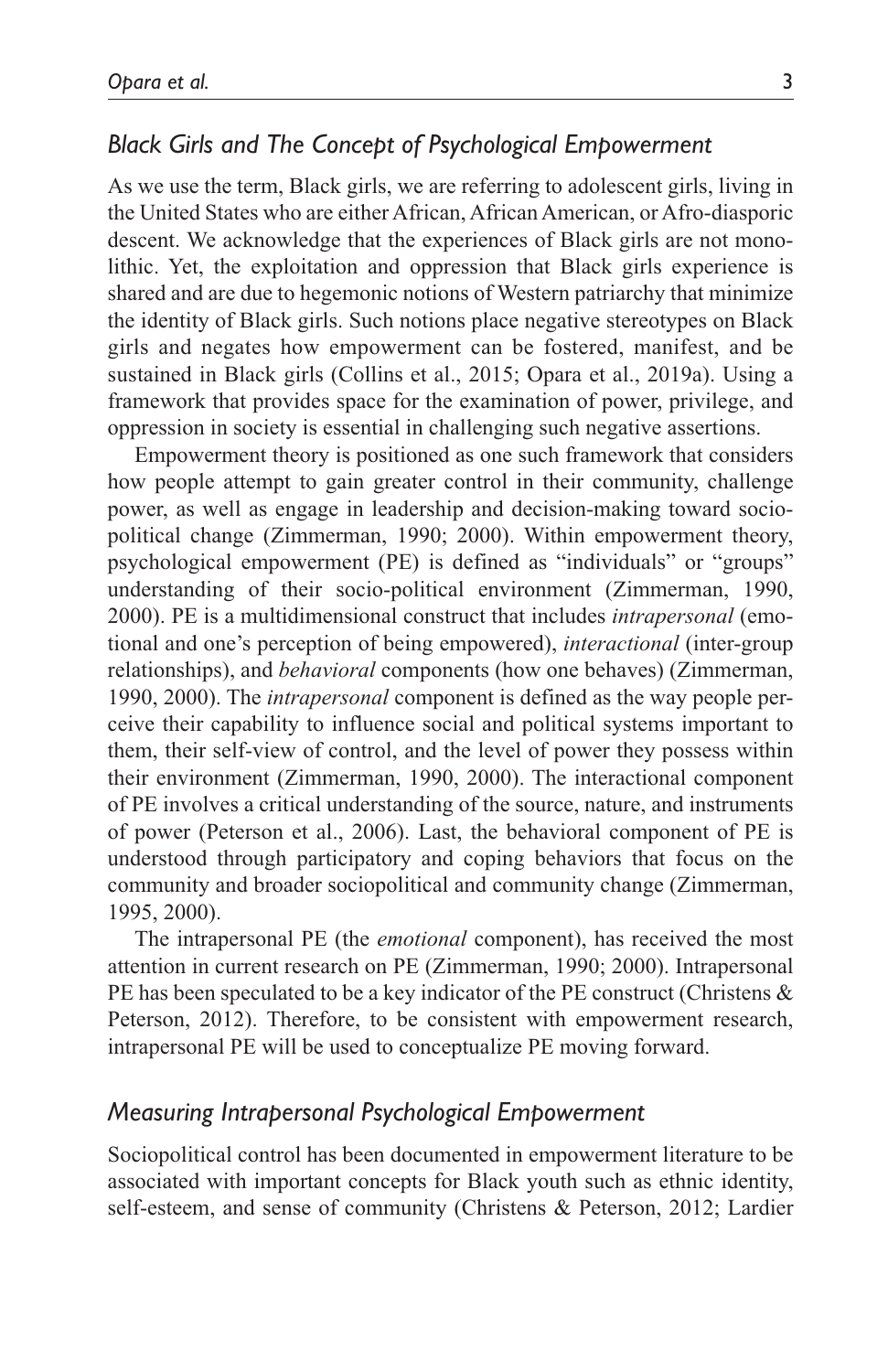et al., 2018; Opara et al., 2019a; Ozer & Schotland, 2011; Watts et al., 2011). Sociopolitical control refers to having the ability to identify and pinpoint those in power, understand how to acquire essential resources, and the factors that include their decision making (Christens & Peterson, 2012). Developed the Sociopolitical Control Scale (SPCS), originally a 17-item scale. The SPCS has been validated as unidimensional (Holden et al., 2005) and multidimensional scale (Peterson et al., 2006). Peterson et al. (2006) specifically confirmed that not only is the SPCS a multidimensional construct but also it designates two underlying dimensions: leadership competence and policy control. *Leadership competency* involves people's perception of their ability to mobilize a group of people or groups. In contrast, *policy control* involves the perception and one's confidence about their ability to impact and inform policies in their environment.

Peterson et al. (2011) also validated the factor structure of the SPCS for youth (SPCS-Y) and showed that this measure encompassed two underlying dimensions (e.g., leadership competence and policy control), similar to the SPCS tested among adults. Based on items from the SPCS, the SPCS-Y was adapted (i.e., questions were oriented and written toward a youth population) and tested among a sample of youth and represents the two hypothesized dimensions of leadership competence and policy control (Peterson et al., 2011). Several other studies have undertaken the validation of the SPCS-Y among youth in various contexts in both the United States (Christens et al., 2016; Lardier et al., 2018; Opara et al., 2019b; Peterson et al., 2011, 2017) and internationally, including Italian adolescents, (Vieno et al., 2014), Portuguese youth (Rodrigues et al., 2018), and Malaysian adolescents (Cheryomukhin & Peterson, 2014). Nevertheless, critical race and gender differences have not been fully explored in validation studies, leaving a gap in the empowerment literature.

A recent study validated the SPCS-Y among a sample of Black and Hispanic girls and found support on the use of SPCS-Y and the association of conceptually related factors such as ethnic identity, social support, and sense of community (Opara et al., 2019a). However, it is important to acknowledge that Black and Hispanic girls have varying experiences, and research should further examine subgroups solely to acknowledge their unique social locations and identities. Therefore, since empowerment is a context-specific theory, validating and examining SPCS-Y specifically among a sample of Black girls, is essential to ensure the measurement is accurate and conveys empowerment outcomes among this group (Christens & Peterson, 2012).

### *Intrapersonal Psychological Empowerment and Ethnic Identity*

Freire (1968) suggested that in order for power dynamics and inequities to diminish, society has to attempt to understand groups that have been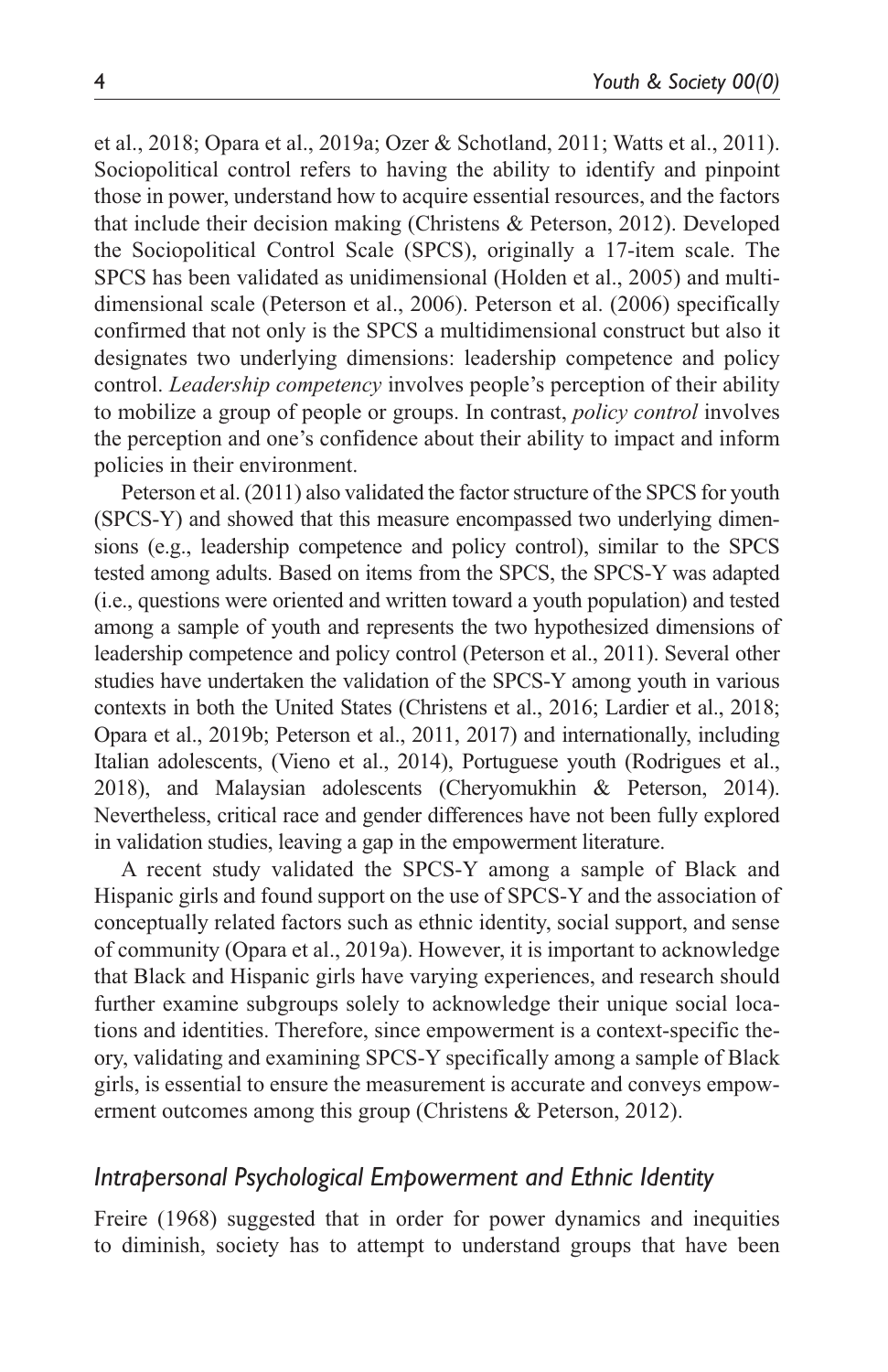marginalized in the context of their socio-cultural history. Therefore, it is critical to explore further the relationship between how empowerment can be conceptualized and its connection with ethnic identity among Black girls (Hipolito-Delgado & Zion, 2017). Ethnic identity refers to (a) self-identification with a specific ethnic group; (b) the sense of belonging and attachment to such a group; (c) the perceptions, behaviors, and feelings one has, due to such membership; (d) and involvement in the cultural and social practices of the group (Phinney, 1989; Phinney et al., 2001; Phinney & Ong, 2007). Various definitions of ethnic identity encompass a personal view of self and group, derived from their knowledge of membership in that particular group, in addition to the values, beliefs, and emotional attachment to that group (Phinney et al., 2001). The construct of ethnic-racial identity can provide a foundation for how identity develops over time and manifest in Black girls. Ethnic-racial identity processes include the following: (a) specific actions that youth engage in to learn about their ethnic or racial group (Phinney et al., 2001; Phinney & Ong, 2007; Umaña-Taylor et al., 2014); (b) attitudes and beliefs regarding youth's sense of pride, affirmation, sense of belonging, and perception of self in relation to the world (Rivas-Drake et al., 2014); and (c) sense of resolution about being a member of a particular ethnic-racial group (Umana-Taylor et al., 2014). Studies that have attempted to resolve ethnicracial identity among Black girls, showed that Black girls connection to their race is often influenced by stereotypical imagery of Black people (e.g., food consumption, language, behaviors; Mims & Wiliams, 2020). However, consistent with the ethnic-racial identity developmental process, youth often become empowered to challenge and resist these stereotypical images during adolescence and into young adulthood (Opara, et al., 2019a).

Research on empowerment and ethnic-racial identity has shown that individuals who possess or belong to marginalized identities and have a stronger connection to their ethnicity or culture, which can aid in the sense of pride in themselves, their decisions, and their beliefs (Lardier et al., 2018; Molix & Bettencourt, 2010). Intrapersonal PE has been found to have a significant effect on ethnic-racial identity among youth who participate in community activities with and for their ethnic-racial group (Hipolito-Delgado & Zion, 2017). Within the ethnic-racial identity construct, engaging in such participation allows youth to develop a stronger sense of collective group belongingness and connection to individuals within their ethnic-racial group (Hipolito-Delgado & Zion, 2017). Lardier (2019) found that youth who reported high intrapersonal PE and high ethnic identity also reported high community participation, high sense of community, and had a greater risk perception of using drugs and alcohol. Similarly, Opara et al. (2019a) found that girls of color who had higher levels of intrapersonal PE also had higher levels of ethnic identity, social support, and lower levels of drug use.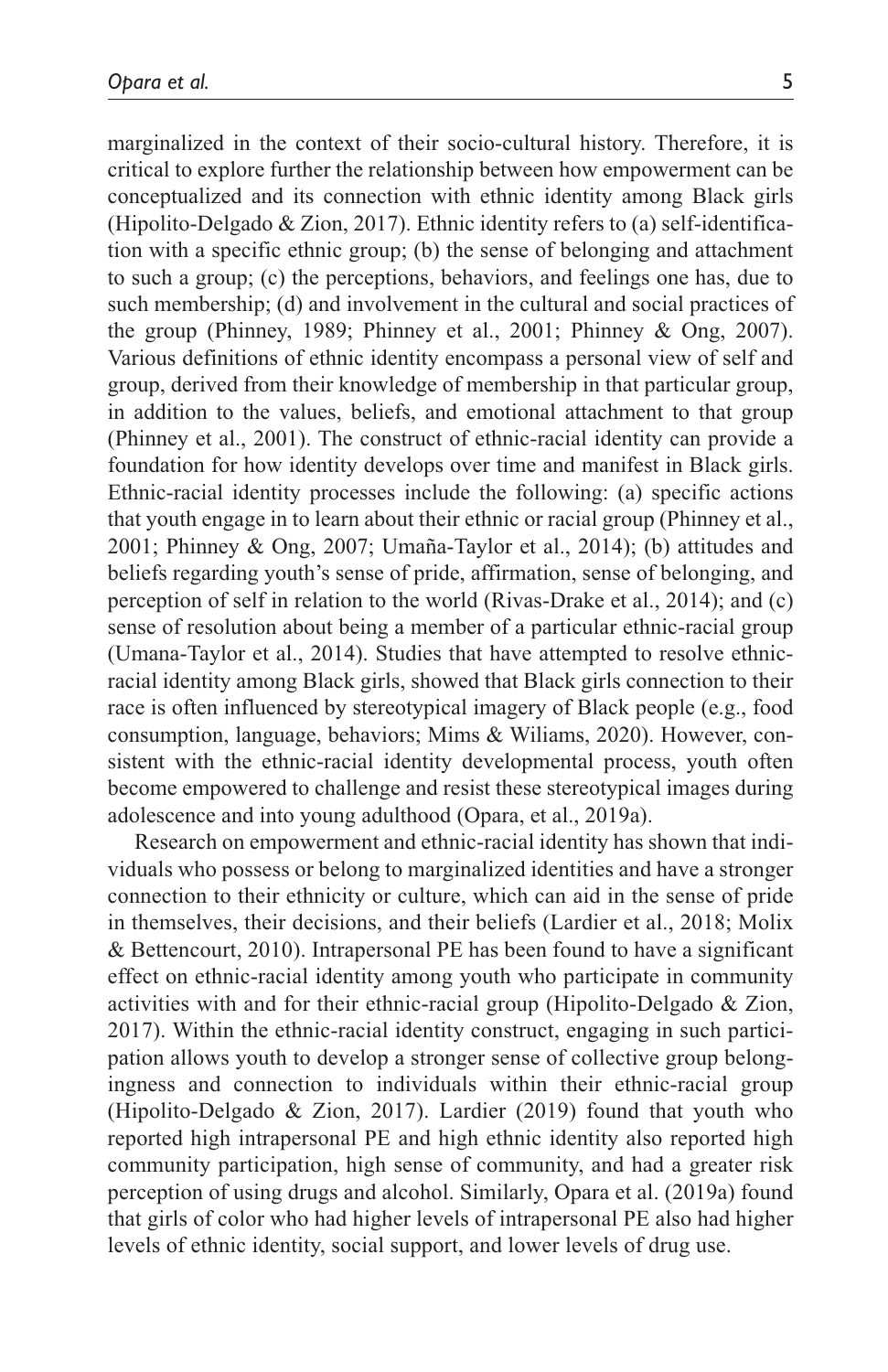## *Ethnic Identity Development in Black Girls*

The social construction of race and ethnicity in the United States can be complicated and challenging to frame. Sociologists differentiate ethnicity from race by defining race as groups who share similar physical characteristics and ethnicity as those groups that share similar values, customs, and beliefs (Gaylord-Harden et al., 2007). However, groups such as Black people who were born and reside in the United States can comprise multiple ethnic groups (e.g., African American, African, and Afro-Caribbean; Schwartz et al., 2014), and some researchers have further argued that ethnic and racial identity may be inseparable concepts for such groups especially among Black people in the United States (Schwartz et al., 2014). Mims and Wiliams (2020) found that Black "girls" defined race as more concrete, physical appearance, however, they understood that being "Black" has social connotations associated with patterns or stereotypes commonly attributed to their race (e.g., food preferences, behaviors). The exploitation and oppression that Black girls experience are due to hegemonic notions of Western patriarchy that minimize the identity of Black girls and places negative stereotypes on them, which they then internalize (Collins et al., 2015). Within in the US, their identity is both ethnic and racial due to historical and current disenfranchisement and oppression that intersect with collective lives of Black girls – that is, designating ethnic identity as an integral process for all minority groups even if race has been the main "categorization" the U.S. (Hughes et al., 2009).

The historical experience of the enslavement of Black females and the residual effects of such a traumatic period has contributed to racist and sexist values, beliefs, and ideologies that are embedded currently in society (Collins et al., 2015; Gentry et al., 2005; Respress et al., 2018). Within a racial and historical context, female slaves were conditioned to believe they were less than in every aspect, particularly less intelligent, powerless, and unattractive, yet were only valuable due to their bodies for sexual purposes (Collins et al., 2015). Such attitudes have led to residual effects of slavery that shape the view of Black girls in the United States. As an example, when Black girls reach puberty, they are often viewed as promiscuous and sexually active (Opara, 2018). In addition, Black girls routinely experience adultification bias where they are viewed as older than they are, leaving adults to have less empathy for Black girls and treat them in developmentally inappropriate ways (Morris, 2019). Due to racist and sexist ideologies that have become normalized in culture, their self-identities are form based on how they are viewed in society and also based on how Black girls perceive that they are viewed by society as well (Collins et al., 2015; Respress et al., 2018). During adolescence, which is a critical developmental stage, racial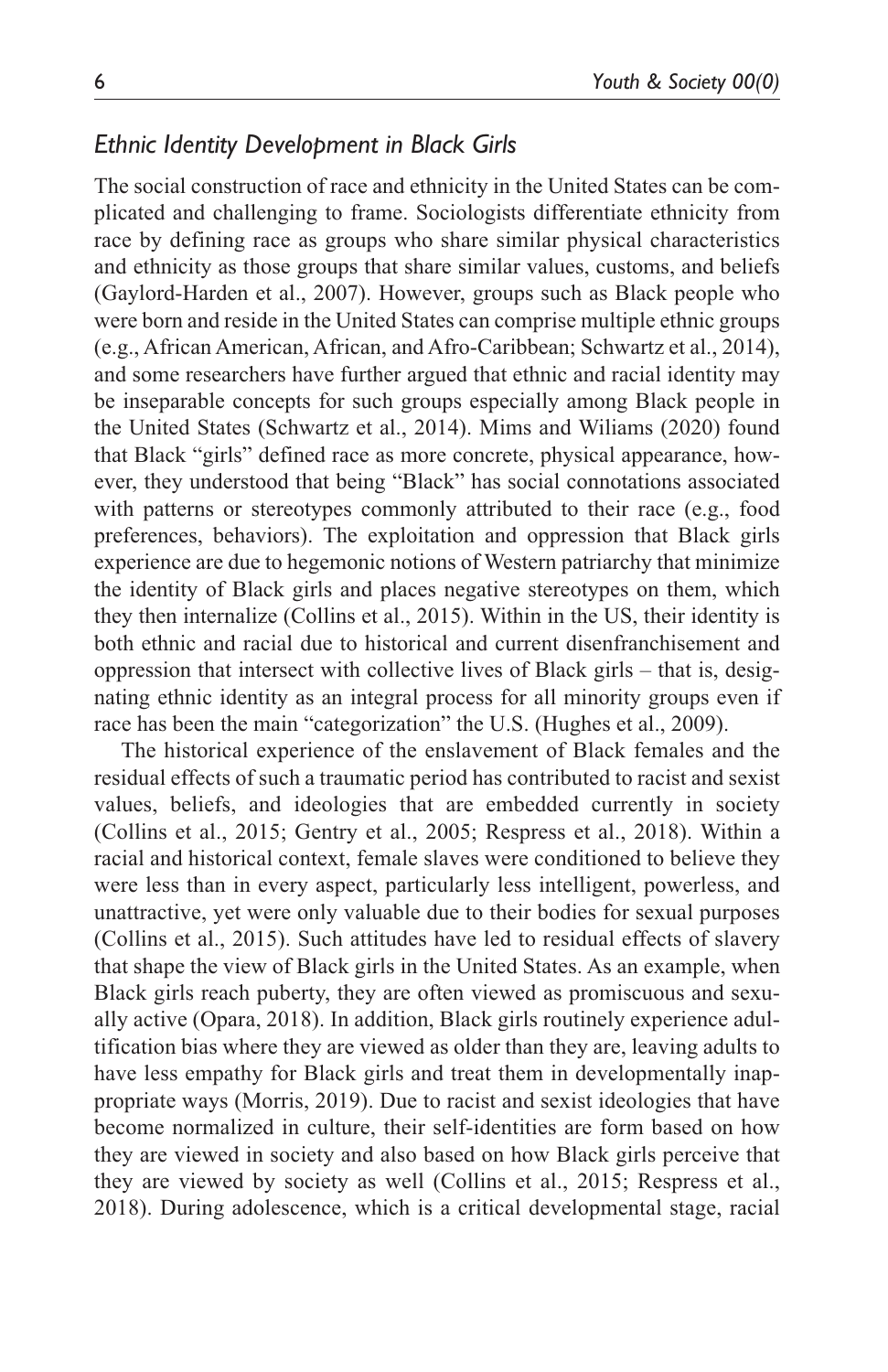and ethnic stereotypes associated with their identities can become learned and internalized (Rowley et al., 2007). Ethnic identity can play a crucial role in reducing unhealthy behaviors among ethnic minority populations (Nguyen & Belgrave, 2011). For Black girls, high ethnic identity has been found to be a significant protective factor with numerous psychological and behavioral characteristics including self- esteem (Buckley & Carter, 2005; Corneille & Belgrave, 2007; Townsend et al., 2010) and low rates of substance use (Belgrave et al., 2000; Sanchez et al., 2018). Taken together, ethnic identity and intrapersonal empowerment have the potential to contribute to not only positive developmental outcomes for Black girls, but also increase their consciousness to social justice issues, challenge societal norms that are placed on them, and enhance their view of self in relation to the world.

## **Purpose**

Although research has shown the connection between intrapersonal empowerment and ethnic identity among adolescents, very few studies, if any, have discussed the psychometric properties of intrapersonal empowerment and its association with ethnic identity as a conceptual variable among a sample of Black girls. This study aims to fill a gap in the empowerment literature by examining the factor structure of the SPCS-Y, which measures intrapersonal psychological empowerment and the association with ethnic identity among Black girls living in an urban community. As suggested within the empowerment field, testing and validating SPCS-Y is essential in ensuring empowerment processes and outcomes are measured accurately and appropriately for specific populations, as the construct has been largely untested. Therefore, this study identifies the factor structure of SPCS-Y and tests its validity on ethnic identity as a conceptually related variable.

## **Methods**

#### *Sample and Design*

Data were collected from two survey administrations of a comprehensive community needs assessment in a northeastern US urban school district. The purpose of the community needs assessment was to assess perceptions of substance abuse, mental health, crime and violence, educational outcomes, health and wellness, and youth capacity for empowerment and social change. Eight high schools in the target community participated. To obtain a sample of high school students living within the community, survey participants were sampled through physical education and health classes, as these are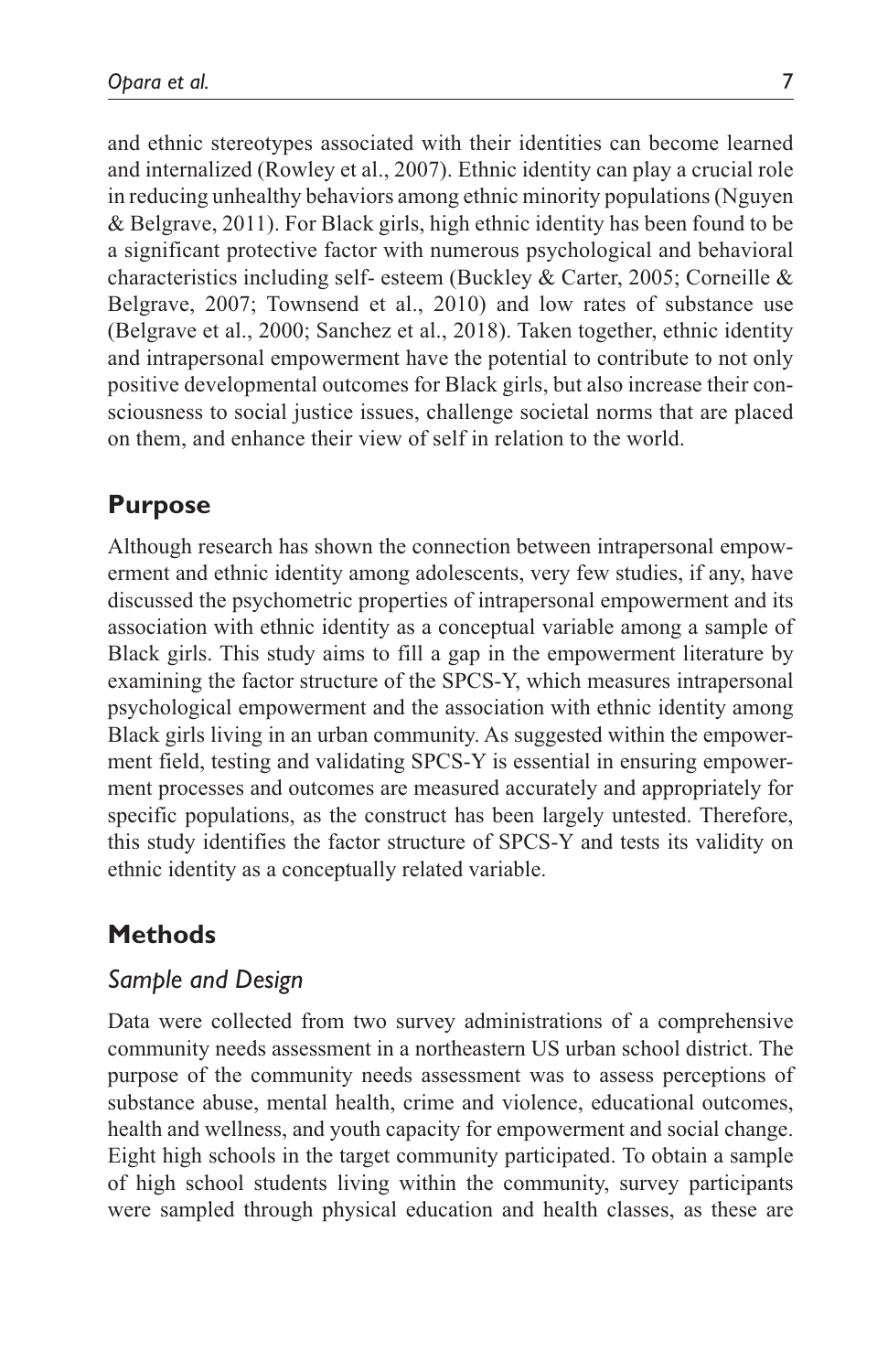required all 4 years of high school. Parent/guardian consent forms were sent home to all students, with those students who returned a signed parent consent form and student assent form eligible to take the survey. This nonprobability sampling of students was given 90minutes (i.e., nearly two class periods) to complete the student questionnaire. Questionnaires were selfadministered in English to all students.

A total of 1,477 students were sampled with 67% female and 32.4% male. For the current study, this sample was delimited participants who identified as African American/Black adolescents and females (*n =* 377). These African American/Black female students ranged from grades 9 through 12, with 24% in 9th grade, 21.9% in 10th grade, 29.9% in 11th grade, and 24.3% in 12th grade. Female participants in the study were between the ages of 14–17 years old. The majority of African American/Black female participants were between 14 and 16 years of age (56.2%). Nearly 65% of students were on free or reduced lunch, an indicator of low socioeconomic status (SES) (Harwell & LeBeau, 2010). Post-hoc power analysis was conducted to assess the sample size needed for regression-based approaches. Analyses indicated that based on a significant difference of 0.5, power .75, and a small effect size of .5 was 380 students (Faul et al., 2007).

## *Measures*

*Intrapersonal psychological empowerment.* Intrapersonal PE was measured using an abbreviated 8-item scale, referred to as the Abbreviated Sociopolitical Control Scale for Youth (SPCS-Y) (Christens et al., 2016; Lardier et al., 2018; Opara et al., 2019a). Lardier et al. (2018) confirmed among a sample of youth of color the validity for an abbreviated SPCS-Y as a measure of intrapersonal PE that encompasses two subscales: a four-item measure of *leadership* (sample item: I am a leader in groups. I can usually organize people to get things done) (Cronbach  $\alpha = .81$ ,  $M = 3.80$ ,  $SD = .73$ ) and a fouritem measure of *policy control* (sample item: There are plenty of ways for people like me to have a say in what our government does) (Cronbach  $\alpha$  = .85, *M =*3.58, *SD =* .70). Most recently, Opara et al. (2019a) confirmed also among a sample of girls of color that the abbreviated SPCS-Y continued to maintain its two latent subscales of *leadership* (Cronbach  $\alpha = .70, M = 3.75,$ *SD* = .74) and *policy control* (Cronbach  $\alpha$  = .70, *M* = 3.55, *SD* = .73) were combined (Cronbach  $\alpha = .70$ ,  $M = 3.60$ ,  $SD = .66$ ). For the current study, the *leadership* (Cronbach  $\alpha = .70$ ,  $M = 4.02$ ,  $SD = .66$ ) and *policy control* (Cronbach  $\alpha = .70$ ,  $M = 3.65$ ,  $SD = .73$ ) were combined (Cronbach  $\alpha = .70$ ,  $M = 3.88$ ,  $SD = .53$ ). Participants responded using a five-point Likert scale ranging from *strongly disagree* (1) to *strongly agree* (5).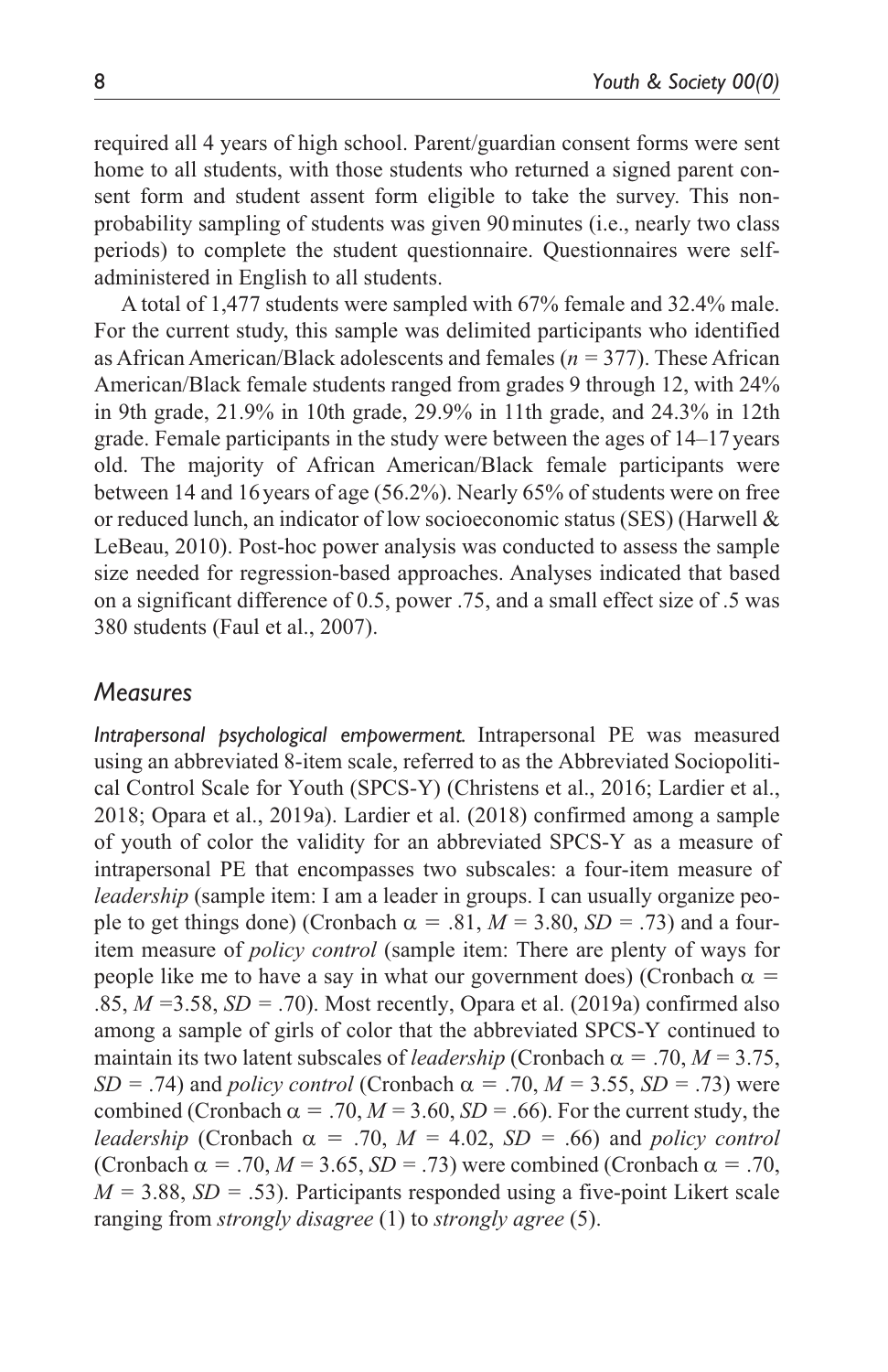*Ethnic identity.* The Multigroup Ethnic Identity Measure (MEIM) is a twentyitem scale used to measure how individuals identify with their identity (Phinney & Ong, 2007). Sample questions include, "I have spent time trying to figure out more about my ethnic group?" The MEIM was designed and has been used among multiple ethnic groups (Phinney, 1989; Phinney & Ong, 2007). The MEIM has been widely validated among youth across the United States (Kazarian & Boyadjian, 2008), with a Cronbach alpha ranging from .71 to .92 (Phinney & Ong, 2007; Ponterotto et al., 2003). Responses were recorded using a 4-point Likert scale ranging from *strongly disagree* (1) to *strongly agree* (4). Responses were totaled to represent higher levels of ethnic identity (Cronbach's  $\alpha = .87$ ,  $M = 54.60$ ,  $SD = 10.08$ )

# **Analytic Approach**

Before the main analyses, missing data were examined. Numerous techniques are available to handle missing data (Little  $& Rubin, 2014$ ). For this study, maximum likelihood (ML) estimations were used through AMOS SEM v. 25 software to address missing data. ML estimations in AMOS addresses the missing data and parameter estimates and estimates the standard error in a single step (Hancock & Liu, 2012). Using AMOS to handle missing data also allows for a theoretically informed direct approach to handling missing data through modeling, opposed to other imputation methods, which can be designated as indirect (Hancok & Liu, 2012).

Following ML estimations, confirmatory factor analysis (CFA) was conducted using AMOS SEM software (Arbuckle, 2011) to assess the validity of the SPCS-Y as a second-order, two-factor structure: *leadership and policy control* in the sociopolitical domain. Reflective models (scale) were fit, which specifies that the relationships emanate from an intrapersonal PE construct and are directed toward observed measures, suggesting that variation in the abbreviated SPCS-Y leads to variation in the two-factor structure, which leads to variation in the intrapersonal PE measures (Peterson et al., 2017). Two models were examined:

**Model 1:** tested the second-order two-factor model of the abbreviated SPCS-Y.

**Model 2:** tested a structural equation regression analysis of the secondorder, two-factor model of the abbreviated SPCS-Y on ethnic identity as a conceptually related variable among Black girls.

To assess model fit for the CFA models, several fit indices were used. Chi square  $(\chi^2)$  was used as the primary indicator of model fit; however, because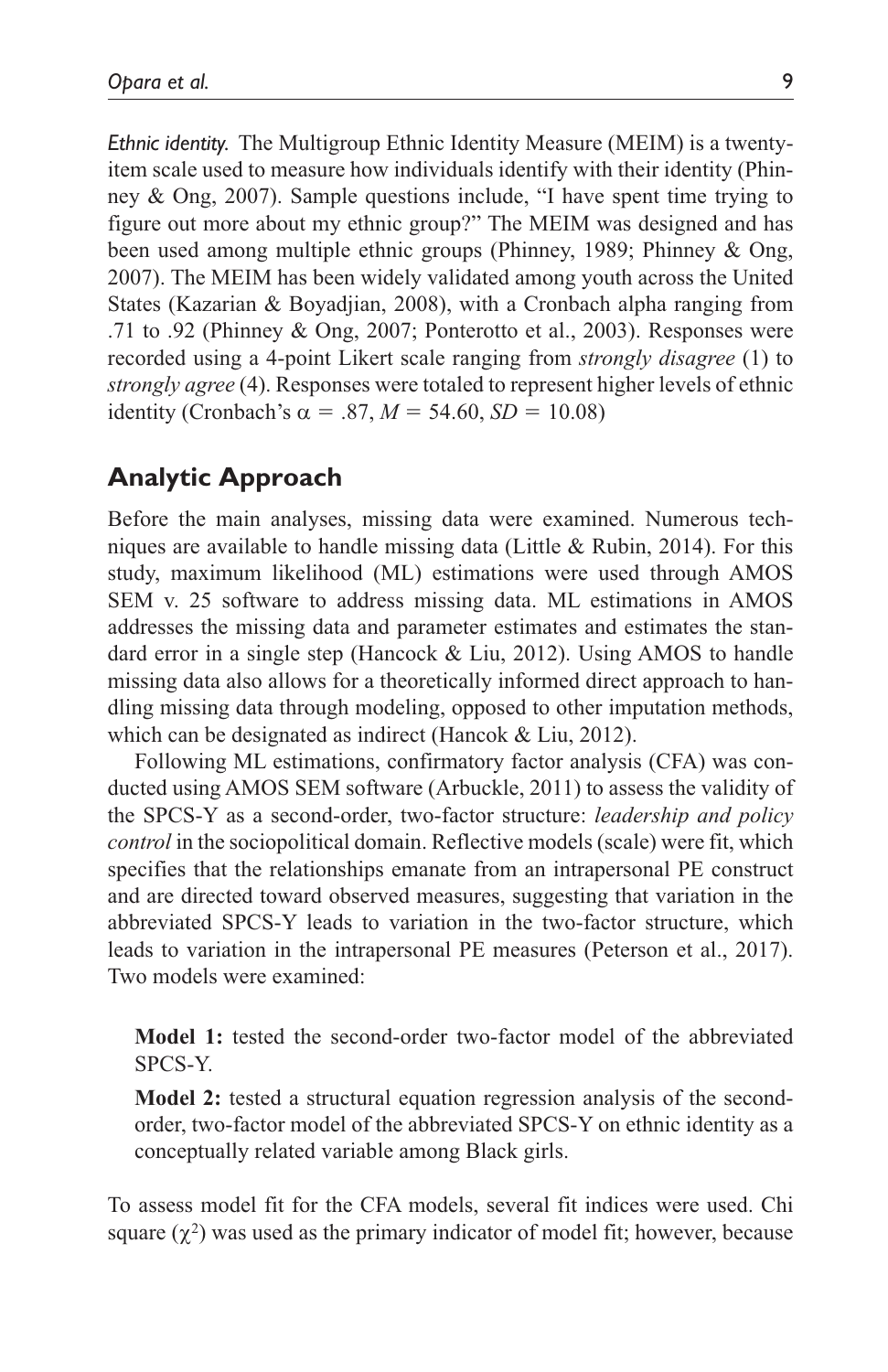$\chi^2$  alone may be a too stringent indicator of goodness-of-fit, additional indices that are considered robust, were also examined. These include: Comparative Fit Index (CFI), Tucker Lewis Index (TLI) Goodness of Fit Index (GFI), Adjusted Goodness of Fit Index (AGFI), and Root Mean Square Error of Approximation (RMSEA), and Akaike Information Criterion (AIC) (West et al., 2012). A non-significant  $\chi^2$  value indicates acceptable model, higher values that are greater than .95 on the GFI, AGFI, CFI, and TLI, and smaller RMSEA values that are less than .90 are desirable (West et al., 2012). Bayesian Information Criterion (BIC) and Akaike Information Criterion (AIC) were also used to assess the better fitting model between the models tested. For BIC, differences larger than 10.00 provide evidence in support of the lower BIC value (West et al., 2012) and with regard to AIC, the solution closest to the saturated AIC value is considered as providing a better fit to the data (West et al., 2012).

*Age* and *grade* were also examined for variation with the abbreviated SPCS-Y, due to previous research suggesting that variation is likely present based on these demographic variables (Christens & Peterson, 2012; Lardier et al., 2018). Results indicated a significant difference in grade on the *policy control* dimension of intrapersonal PE (F [3, 334] = 3.72,  $p = .01$ ).

## **Results**

Table 1 displays the model-fit statistics for the overall abbreviated SPCS-Y as a second order model. Fit statistics for the second-order abbreviated SPCS-Y demonstrated good overall model-to-data fit:  $\chi^2 = 22.19$  (21),  $p =$ .37; CFI = .99; TLI = .99; GFI = .98; AGFI = .97; RMSEA = .01 (95%CI  $= .000, .04$ ), AIC  $= 70.18$  (90); BIC  $= 162.08$  (262.30). Bollen-Stine bootstrapping results showed that the *p* value was greater than .05 ( $p = .29$ ), indicating that the proposed model is consistent with the sample data (Walker & Smith, 2017).

All standardized factor loadings for this second-order model ranged from .63 to .89 at  $p < .001$ . First order weights ranged from .60 to .78 (see Figure 1). Second order weights ranged from .79 to .80. The model explained 85% of the variance in *leadership competency* and 62% of the variance in *policy control* in the sociopolitical domain.

Final analyses explored the association with ethnic identity as a conceptually related variable (see Figure 2). A structural equation regression analysis of the scale was conducted. The association allows for a test of predictive validity of the abbreviated SPCS-Y among Black girls on ethnic identity. Fit statistics for model 2 demonstrated good overall model-to-data fit: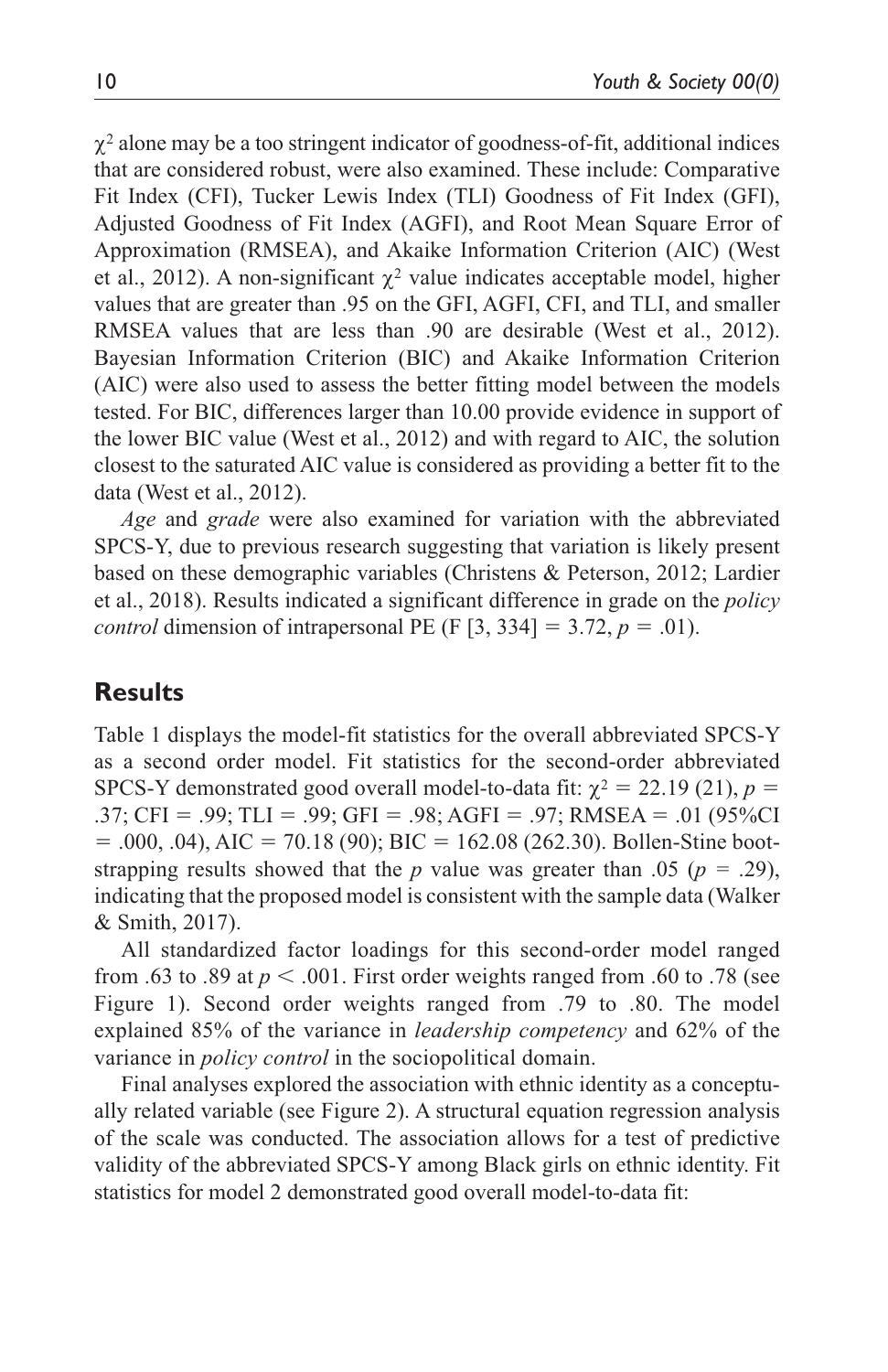| Measures of fit | Models                                          |                                                                            |
|-----------------|-------------------------------------------------|----------------------------------------------------------------------------|
|                 | Second-order<br>abbreviated SPCS-Y<br>(Model I) | Second-order abbreviated<br>SPCS-Y predicting ethnic<br>identity (Model 2) |
| $\chi^2$        | 22.19                                           | 44.77                                                                      |
| df              | 21                                              | 50                                                                         |
| p-value         | .37                                             | .68                                                                        |
| GFI             | .98                                             | .98                                                                        |
| AGFI            | .97                                             | .97                                                                        |
| <b>CFI</b>      | .99                                             | .99                                                                        |
| TLI             | .99                                             | .98                                                                        |
| <b>RMSEA</b>    | $.01$ $[.000, .04]$                             | $.01$ $[.000, .03]$                                                        |
| AIC model       | 70.18                                           | 126.77                                                                     |
| AIC saturated   | 90                                              | 182                                                                        |
| <b>BIC</b>      | 162.08 (262.30)                                 | 283.76 (530.43)                                                            |

**Table 1.** Model Fit Statistics for Abbreviated SPCS-Y Confirmatory Factor Analysis.

*Note. df*=degree of freedom; GFI=Goodness of Fit Index; AGFI=Adjusted Goodness of Fit Index; CFI=comparative fit index; TLI=Tucker-Lewis index; RMSEA=root mean square error of approximation; CI=confidence interval; AIC=Akaike Information Criterion; BIC=Bayesian Information Criterion.

 $\gamma^2 = 44.77$  (50),  $p = .68$ ; CFI = .99; TLI = .99; GFI = .98; AGFI = .97; RMSEA = .01 (95%CI = .000, .03), AIC = 126.77 (182); BIC = 283.76 (530.43). Bollen-Stine bootstrapping results showed that the *p* value was greater than .05 ( $p = .64$ ), indicating that the proposed model is consistent with the sample data (Walker & Smith, 2016). Figure 2 presents standardized beta weight coefficients. The abbreviated SPCS-Y among Black girls predicted ethnic identity  $(R^2 = .34)$ .

## **Discussion**

As a higher-order theory that can be conceptualized differently in groups and communities (Zimmerman, 2000), there continues to be a need to understand the nomological network of empowerment (Peterson, 2014). More specifically, PE remains largely understudied, despite receiving the considerable attention in the empowerment literature (Peterson, 2014). Several investigations have been put forward to examine intrapersonal PE, and more specifically among youth, using the SPCS-Y (Lardier et al., 2018; Opara et al., 2019a). Despite such work, no study has examined the bidimensionality of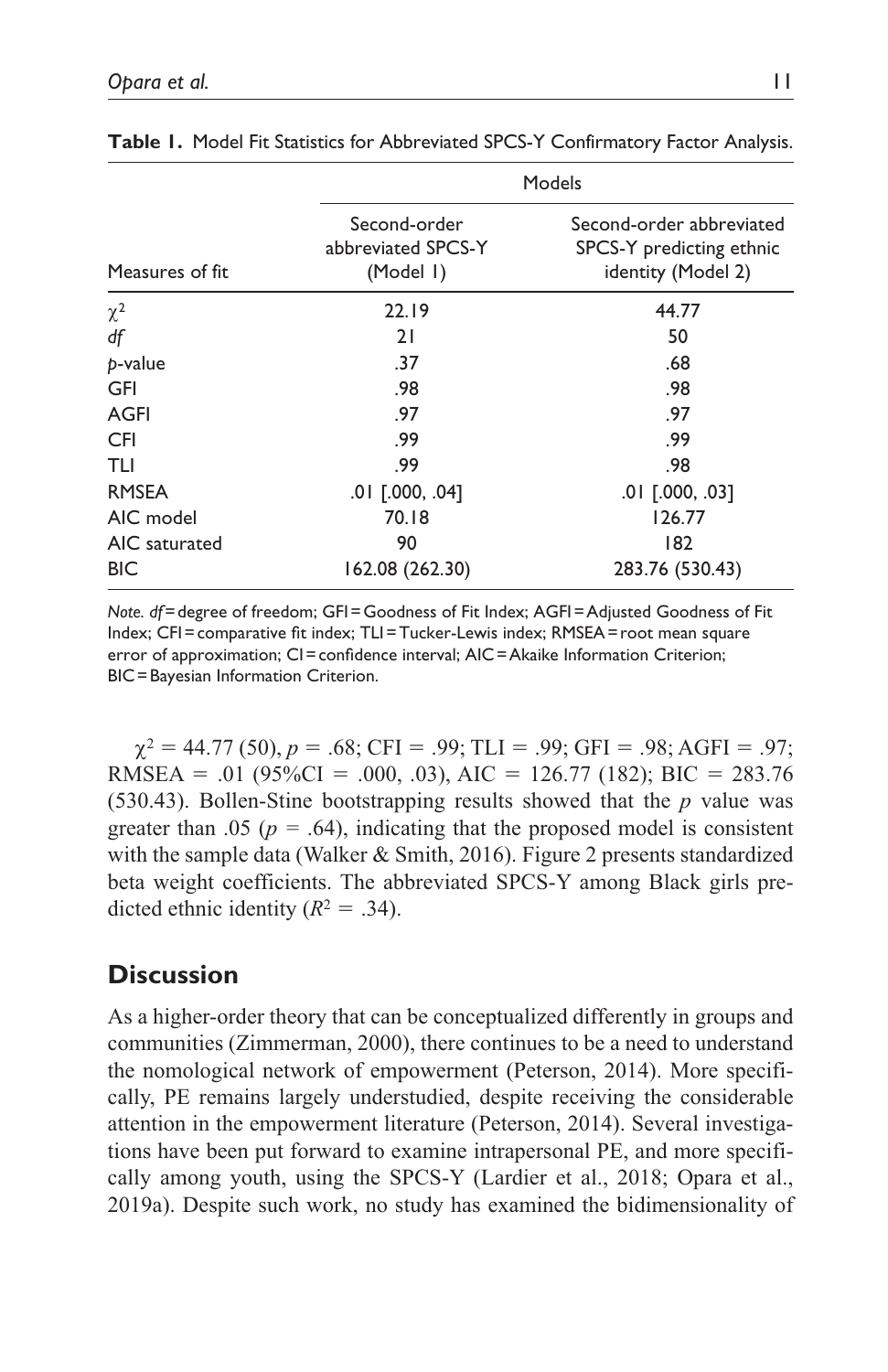

**Figure 1.** Multigroup second-order CFA of the Intrapersonal Empowerment Scale of PE among urban Black girls (*N*=340).



**Figure 2.** Structural equation model of intrapersonal empowerment regressed on ethnic identity.

the SPCS-Y solely on a sample of Black girls, and the factorial validity of the abbreviated eight-item scale of the SPCS-Y in the context of cultural processes (e.g., ethnic identity).

There may be various reasons that the factorial validity of the abbreviated eight-item scale of the SPCS-Y has not been examined among a sample of Black girls. First, Black girls' experiences are often diluted with other groups (e.g., Hispanics girls, Youth of Color) in empowerment research. Further, limited research has attempted to view Black girls through a strengths-based lens; instead, much of the research on Black girls maintains a deficit approach when describing their experiences (Opara, 2019b). While empowerment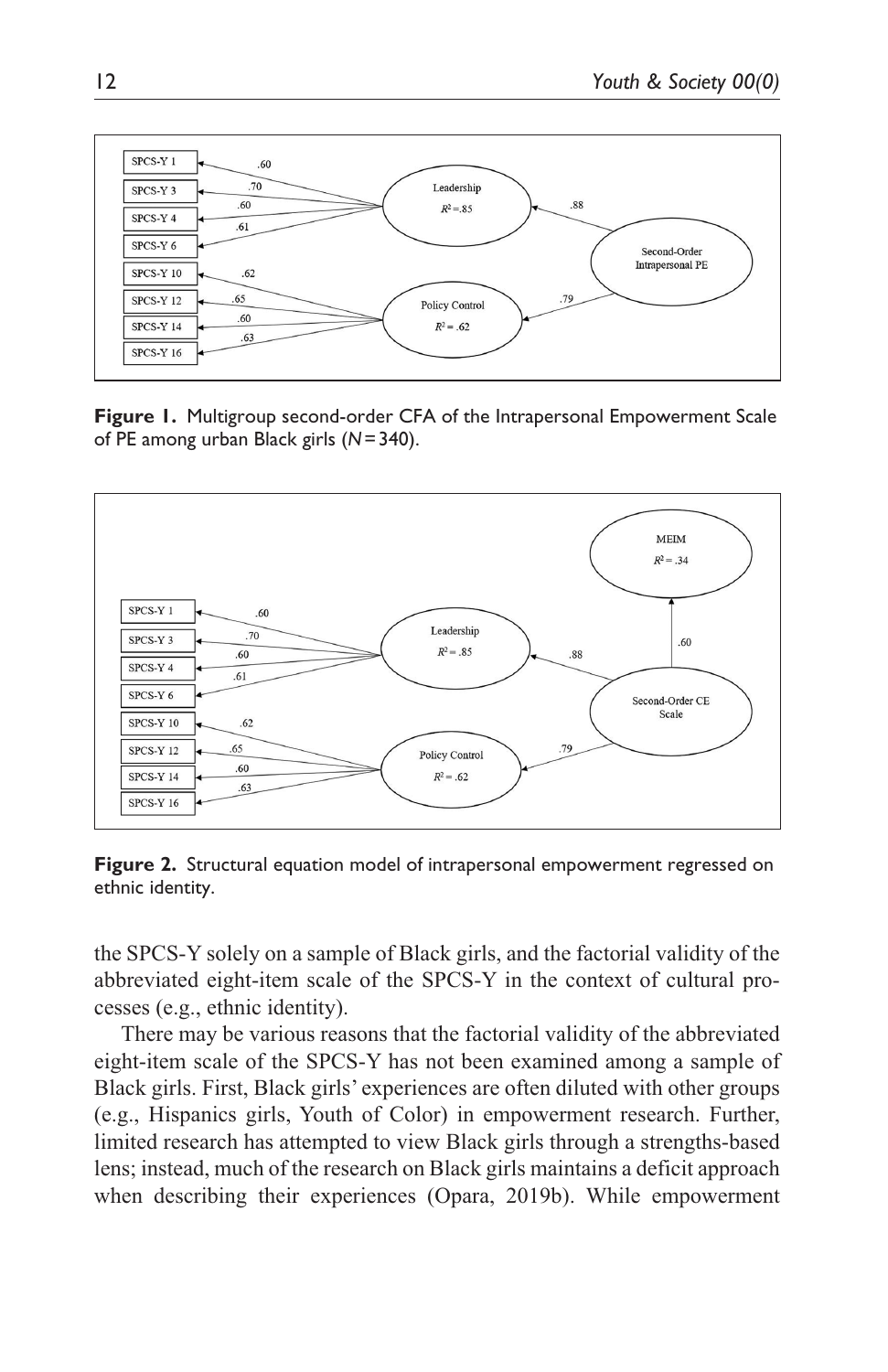theory is positioned as an anti-deficit framework, there is a dearth of both theoretical and empirical discussions that attempt to examine and unpack the interplay between empowerment and ethnic identity among racial-ethnic minority youth, and more specifically Black girls. Such work, would help provide promising evidence and ideas on not only the importance of empowerment in the lives of Black girls, but the relationship with ethnic identity. As such, this study contributes to the limited quantitative literature on this group and in the empowerment literature (Opara et al., 2019a). Furthermore, findings provide support for ethnic identity as a conceptually related variable with intrapersonal PE. This is a notable finding because it builds upon prior research illustrating that higher intrapersonal PE is associated with greater ethnic group identity among youth of color (Lardier, 2019; Lardier et al., 2018; Opara et al., 2019a). Intrapersonal PE and ethnic identity together are considered individual traits; however, these traits are often strengthened during adolescence and are part of a larger structural process that can promote wellness among Black adolescent girls within a society that has marginalized them as a whole.

In addition, literature has supported intrapersonal PE and ethnic identity when activated together perform as a buffer against risky behaviors among adolescents (Lardier et al., 2018; Molix & Bettencourt, 2010; Opara et al., 2019a). Taken together, outcomes from this study provide empirical support for the validity of the abbreviated SPCS-Y among Black girls, as well as the association with ethnic identity as a conceptually related variable.

Understanding the relationship between empowerment and ethnic identity can be beneficial for Black girls especially those living in urban neighborhoods, as it is essential in encouraging girls to persevere through adversity in urban and under-resourced environments (Clonan-Roy et al., 2016; Opara et al., 2019a). Programming initiatives need to support Black girls in leadership activities and community organizing to strengthen intrapersonal empowerment (or sociopolitical control) and challenge norms that may be placed on them due to their social locations. Measurements such as the SPCS-Y can be adapted and used for evaluation purposes in programs designed explicitly for empowering Black girls and strengthening their identities. Furthermore, it may be important to promote ethnic-racial group identity among Black girls by aligning them with African American/Black female mentors. Doing so may not only create a sense of belongingness and support among adolescent Black girls (Townsend et al., 2010) but also work toward enhancing their critical awareness and sense of empowerment (Opara et al., 2019a).

The authors would like to acknowledge that the concept of empowerment can be seen as problematic to some, as the baseline notion of empowerment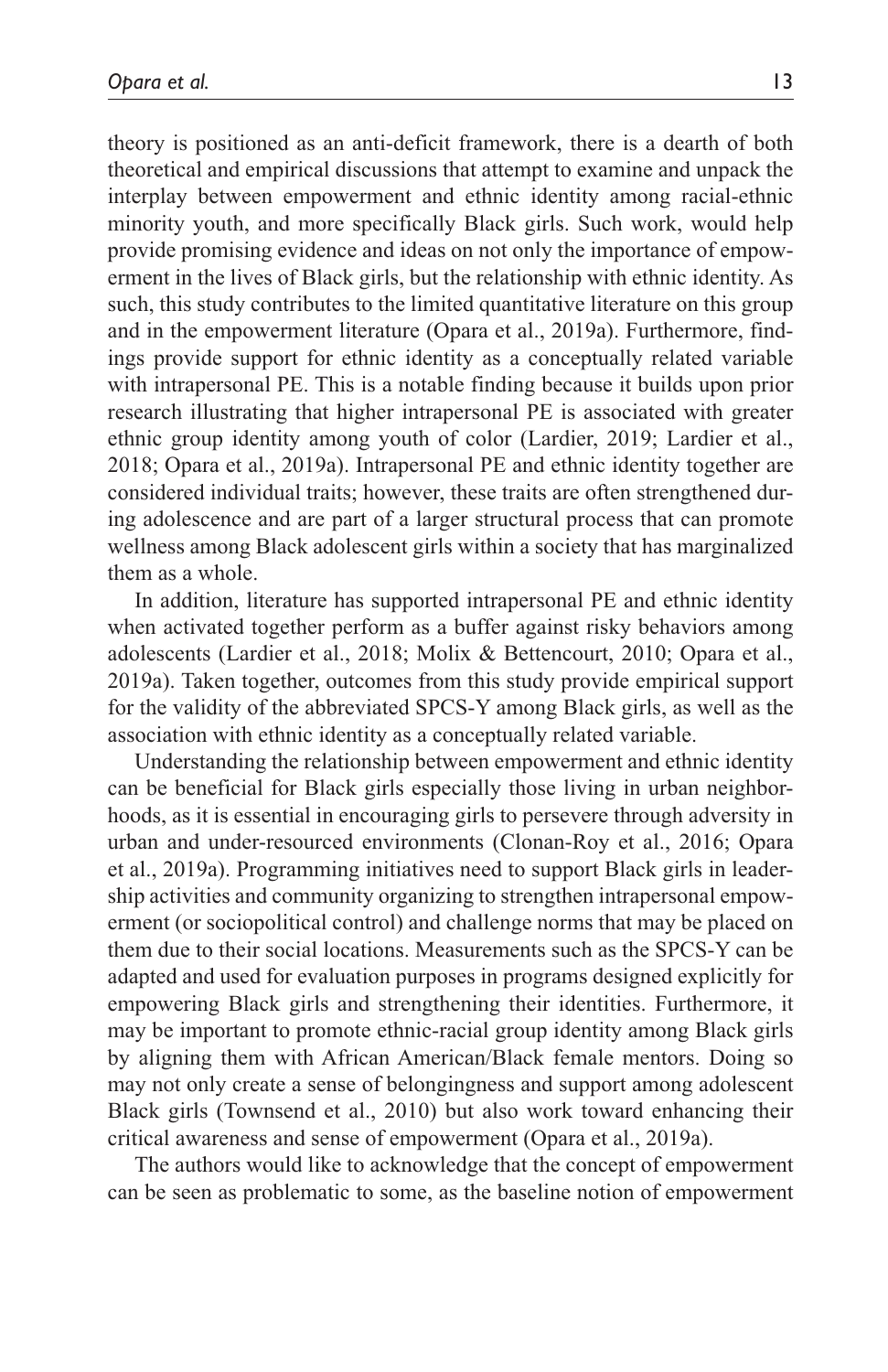assumes that some have power while others do not. This assumption leaves individuals whom belong to groups that have been historically marginalized (e.g., Black girls), as believing that they have no true power and need to be given power by those whom do have power. While this argument is difficult to challenge, we assert through this study that Black girls do have power, however, their power has not been highlighted, suppressed at times or not examined thoroughly in research. The notion of untapped power does not position individuals as having no power but having power that is stymied because of societal constraints and oppression (Freire, 1968). It is important to note that the authors do not suggest that the burden of change be placed on the shoulders of Black girls. This is an unfortunately frequent scenario for youth of color, and one common for Black girls and women (Morris, 2016). Instead, we suggest offering suggestions to individuals in power such as policymakers, adult community leaders, and families who are in the position to advocate and develop empowerment-based programming for Black girls while working alongside them.

## **Limitations**

Although our quantitative study contributes significantly to empowerment literature, there are several limitations. This study is one of the few to examine intrapersonal PE on Black girls; however, it is important to acknowledge that Black girls are not a homogenous group and can have significant withingroup differences. We did not examine differences such as in age groups, socioeconomic class, or Black ethnicities such as African American versus Caribbean. Participants self-identified as Black/African American and the survey did not ask questions regarding Black ethnicity. We urge researchers to collect and test within-group variations on empowerment. The study also uses ethnic identity as a measure instead of racial identity. Therefore, future research needs to collect both ethnic and racial identity data to test differences in how Black girls conceptualize these constructs. Lastly, in this study, we used a sample of Black girls whom lived in an urban community. However, we acknowledge that the definition of urban can vary. It is important for future research to not only operationalize the term urban but to also examine differences that may arise among samples of participants whom live in communities that are considered urban.

## **Conclusion**

Intrapersonal PE and ethnic identity are important constructs for Black girls in the United States. Findings from this study provide a more critical discussion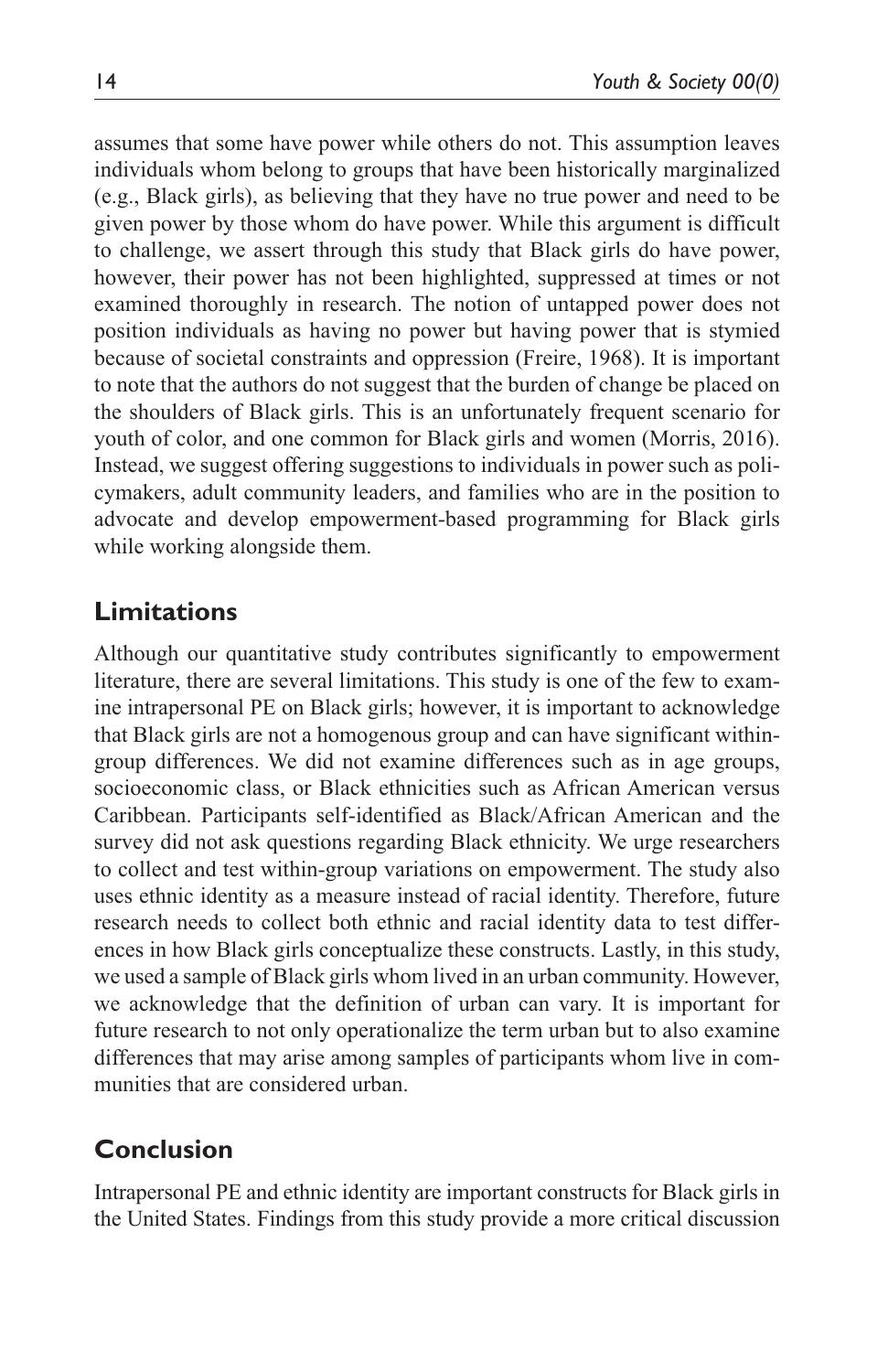in quantitative research by centering Black girls by using strengths-based theories that highlight ethnic-racial identity and empowering processes. Also, results contribute to our understanding of the relationship between intrapersonal PE and ethnic identity together for Black girls. Empowering Black girls overall can be a significant buffer in the engagement in risky behaviors and improve developmental outcomes such as educational, physical health, and mental health outcomes among Black girls. By engaging Black girls in organizational activities that foster empowerment, embedded in deep cultural values, and strengthen ethnic-racial identity development processes, girls can simultaneously become more attached to their community and self-identity while challenging structural factors that have placed them at risk historically. Future studies need to consider empowerment and ethnic identity in prevention research and programming for Black girls as these constructs are foundational in their upbringing.

### **Declaration of Conflicting Interests**

The author(s) declared no potential conflicts of interest with respect to the research, authorship, and/or publication of this article.

#### **Funding**

The author(s) disclosed receipt of the following financial support for the research, authorship, and/or publication of this article: This study was supported by a National Institute on Drug Abuse T 32 Training Grant (5T32 DA07233) and a Drug Free Communities Grant (DFC) Initiative (Grant #SP022-19-01), funded through the Substance Abuse and Mental Health Services Administration (SAMHSA). The first author is partially supported by a National Institute of Mental Health Education Grant (R25-MH087217). Points of view, opinions, and conclusions in this paper do not necessarily represent the official position of the U.S. Government.

### **ORCID iDs**

Ijeoma Opara D <https://orcid.org/0000-0002-1118-4699> David T. Lardier Jr <https://orcid.org/0000-0002-7236-2049>

#### **References**

Arbuckle, J. L. (2011). IBM® SPSS® AmosTM 20 users guide. Chicago, IL: AMOS Development Corporation.

Belgrave, F. Z., Brome, D. R., & Hampton, C. (2000). The contribution of Africentric values and racial identity to the prediction of drug knowledge, attitudes, and use among African American youth. *Journal of Black Psychology*, *26*(4), 386–401.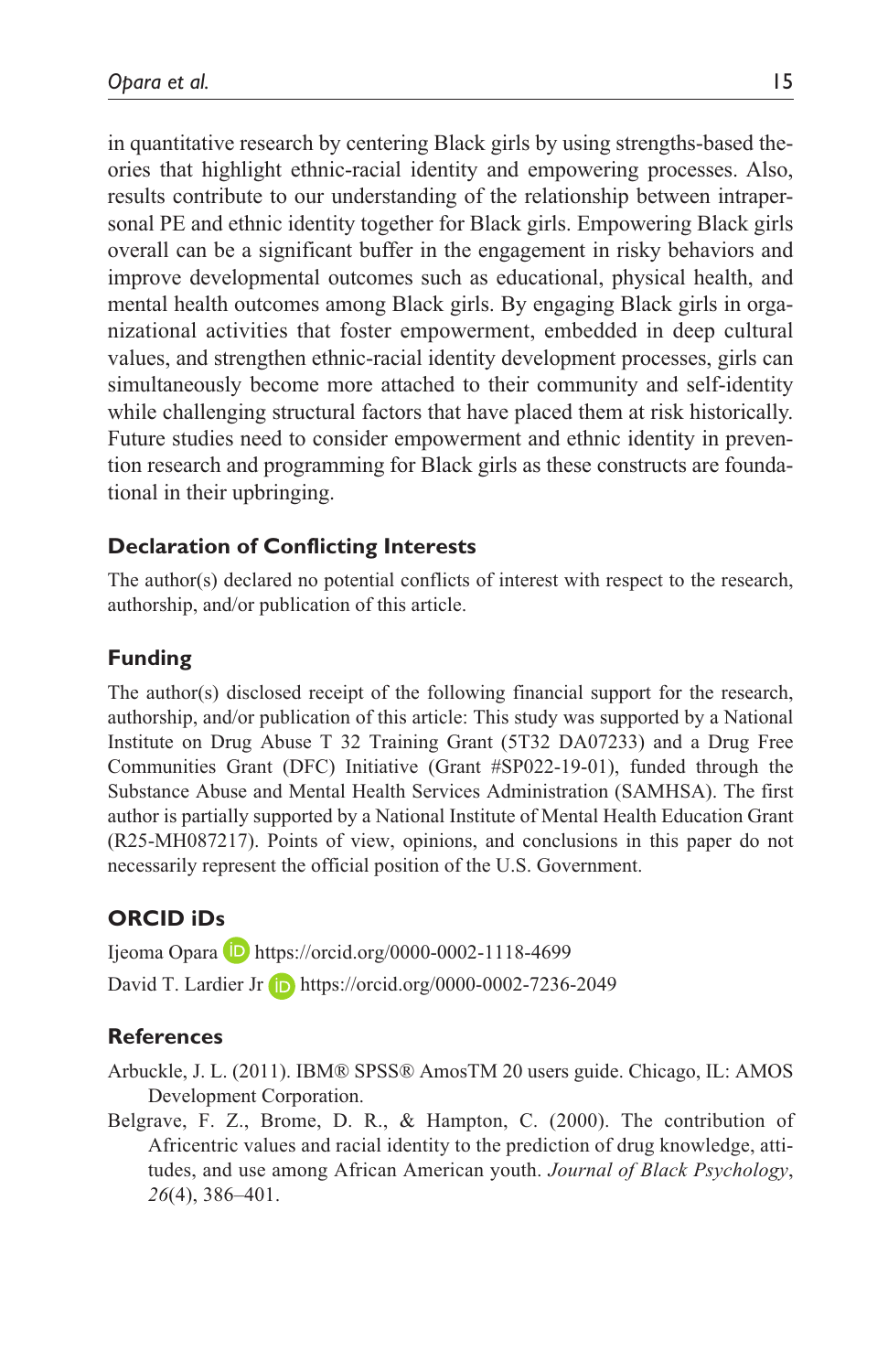- Bowleg, L. (2012). The problem with the phrase women and minorities: Intersectionality—An important theoretical framework for public health. *American Journal of Public Health*, *102*, 1267–1273. [https://doi.org/10.2105/](https://doi.org/10.2105/AJPH.2012.300750) [AJPH.2012.300750](https://doi.org/10.2105/AJPH.2012.300750)
- Buckley, T. R., & Carter, R. T. (2005). Black adolescent girls: Do gender role and racial identity: Impact their self-esteem? *Sex Roles*, *53*(9–10), 647–661.
- Cheryomukhin, A., & Peterson, N. A. (2014). Measuring relational and intrapersonal empowerment: Testing instrument validity in a former soviet country with a secular Muslim culture. *American Journal of Community Psychology*, *53*, 382–393.
- Christens, B. D., Krauss, S. E., & Zeldin, S. (2016). Malaysian validation of a Sociopolitical Control Scale for Youth. *Journal of Community Psychology*, *44*, 531–537. <https://doi.org/10.1002/jcop.21777>
- Christens, B. D., & Peterson, N. A. (2012). The role of empowerment in youth development: A study of sociopolitical control as mediator of ecological "systems" influence on developmental outcomes. *Journal of Youth and Adolescence*, *41*(5), 623–635.
- Christens, B. D., & Speer, P. W. (2015). Community organizing: Practice, research, and policy implications. *Social Issues and Policy Review*, *9*(1), 193–222.
- Clonan-Roy, K., Jacobs, C. E., & Nakkula, M. J. (2016). Towards a model of positive youth development specific to girls of color: Perspectives on development, resilience, and empowerment. *Gender Issues*, *33*, 96–121. [https://doi.org/10.1007/](https://doi.org/10.1007/s12147-016-9156-7) [s12147-016-9156-7](https://doi.org/10.1007/s12147-016-9156-7)
- Collins, M. L., Baiardi, J. M., Tate, N. H., & Rouen, P. A. (2015). Exploration of social, environmental, and familial influences on the sexual health practices of urban African American adolescents. *Western Journal of Nursing Research*, *37*, 1441–1457. <https://doi.org/10.1177/0193945914539794>
- Collins, P. H. (1991). *Black feminist thought: Knowledge, consciousness, and the politics of empowerment*. Routledge.
- Corneille, M. A., & Belgrave, F. Z. (2007). Ethnic identity, neighborhood risk, and adolescent drug and sex attitudes and refusal efficacy: The urban African American girls' experience. *Journal of Drug Education*, *37*(2), 177–190.
- Crenshaw, K. (1989). Demarginalizing the intersection of race and sex: A Black feminist critique of antidiscrimination doctrine, feminist theory and antiracist politics. *University of Chicago Legal Forum*, *1989*(1), 139–167.
- Faul, F., Erdfelder, E., Lang, A. G., & Buchner, A. (2007). G\* power 3: A flexible statistical power analysis program for the social, behavioral, and biomedical sciences. *Behavior Research Methods*, *39*(2), 175–191.
- Freire, P. (1968). *Pedagogy of the oppressed* (Myra Bergman Ramos). Herder.
- Gaylord-Harden, N. K., Ragsdale, B. L., Mandara, J., Richards, M. H., & Petersen, A. C. (2007). Perceived support and internalizing symptoms in African American adolescents: Self- esteem and ethnic identity as mediators. *Journal of Youth and Adolescence*, *36*(1), 77–88.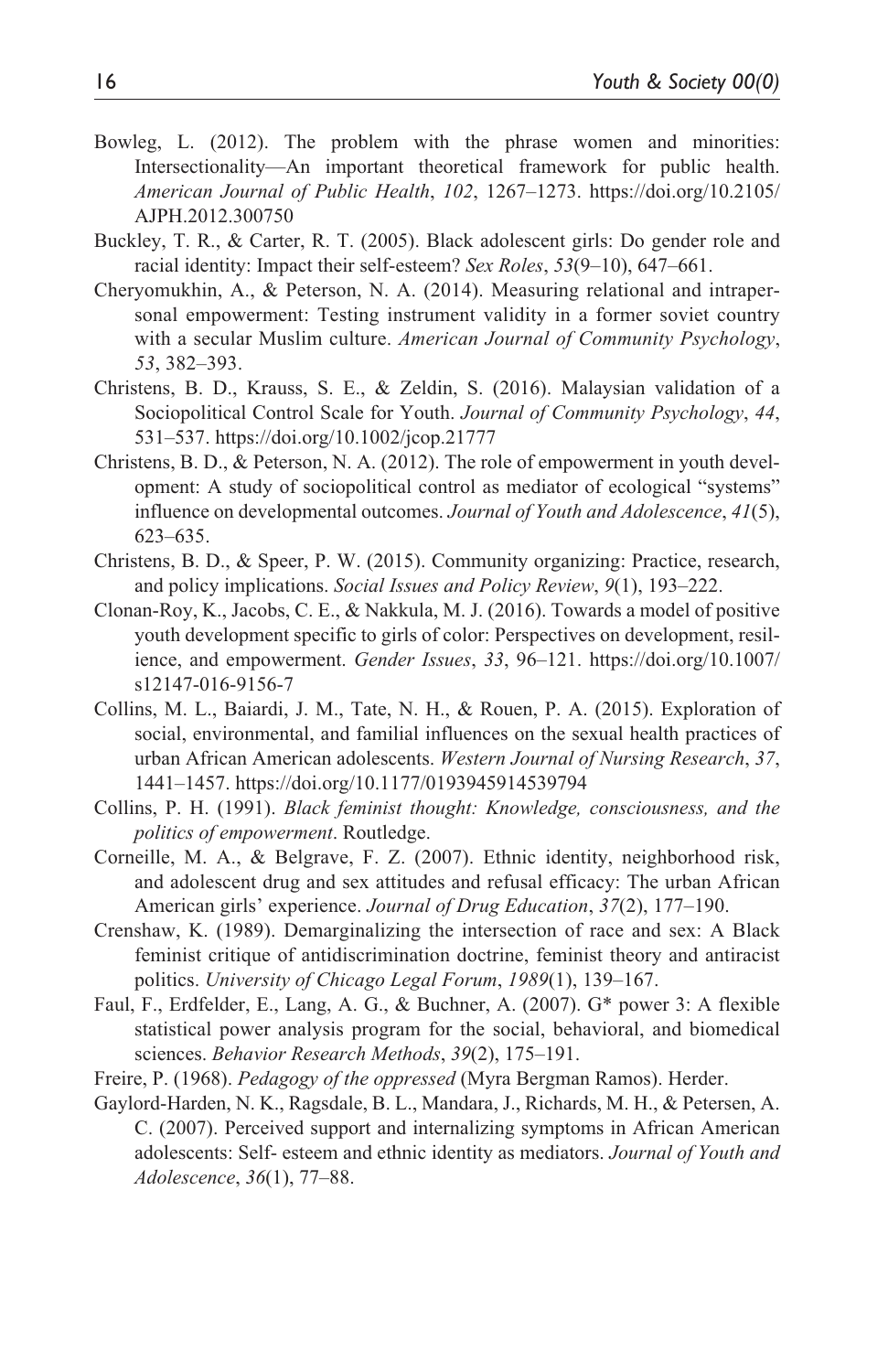- Gentry, Q., Elifson, K., & Sterk, C. (2005). Aiming for more relevant HIV risk reduction: A Black feminist perspective for enhancing HIV intervention for lowincome African American women. *AIDS Education & Prevention*, *17*, 238–252. <https://doi.org/10.1521/aeap.17.4.238.66531>
- Hancock, G. R., & Liu, M. (2012). *Bootstrapping standard errors and data-model fit statistics in structural equation modeling*.
- Harwell, M., & LeBeau, B. (2010). Student eligibility for a free lunch as an SES measure in education research. *Educational Researcher*, *39*(2), 120–131.
- Hipolito-Delgado, C. P., & Zion, S. (2017). Igniting the fire within marginalized youth: The role of critical civic inquiry in fostering ethnic identity and civic selfefficacy. *Urban Education*, *52*(6), 699–717.
- Holden, D. J., Evans, W. D., Hinnant, L. W., & Messeri, P. (2005). Modeling psychological empowerment among youth involved in local tobacco control efforts. *Health Education & Behavior*, *32*, 264–278. [https://doi.org/10.1177/1090198](https://doi.org/10.1177/109019810427336) [10427336](https://doi.org/10.1177/109019810427336)
- Hughes, D., Witherspoon, D., Rivas-Drake, D., & West-Bey, N. (2009). Received ethnic–racial socialization messages and youths' academic and behavioral outcomes: Examining the mediating role of ethnic identity and self-esteem. *Cultural Diversity and Ethnic Minority Psychology*, *15*(2), 112.
- Kazarian, S. S., & Boyadjian, M. D. (2008). Validation of the multigroup ethnic identity measure among ethnic Armenian adolescents in Lebanon. *Identity: An International Journal of Theory and Research*, *8*(4), 335–347.
- Lardier, D. T., Jr. (2019). Substance use among urban youth of color: Exploring the role of community-based predictors, ethnic identity, and intrapersonal psychological empowerment. *Cultural Diversity and Ethnic Minority Psychology*, *25*(1), 91–108.
- Lardier, D. T., Jr., Garcia-Reid, P., & Reid, R. J. (2018). The interacting effects of psychological empowerment and ethnic identity on indicators of well-being among youth of color. *Journal of Community Psychology*, *46*(4), 489–501.
- Little, R. J., & Rubin, D. B. (2014). Incomplete data. In *Wiley StatsRef: Statistics reference online*.
- Mims, L. C., & Williams, J. L. (2020). "They Told Me What I Was Before I Could Tell Them What I Was": Black Girls' Ethnic-Racial Identity Development Within Multiple Worlds. *Journal of Adolescent Research*, 0743558420913483.
- Molix, L., & Bettencourt, B. A. (2010). Predicting well-being among ethnic minorities: Psychological empowerment and group identity. *Journal of Applied Social Psychology*, *40*(3), 513–533.
- Morris, M. W. (2016). *Pushout: The criminalization of Black girls in schools*. The New Press.
- Morris, M. W. (2019). Countering the adultification of Black girls. *Educational Leadership*, *76*(7), 44–48.
- Nguyen, A., & Belgrave, F. (2011). Ethnic identity and substance use among African American women: The mediating influence of gender roles. *Journal of Drug Issues*, *41*(3), 379–400.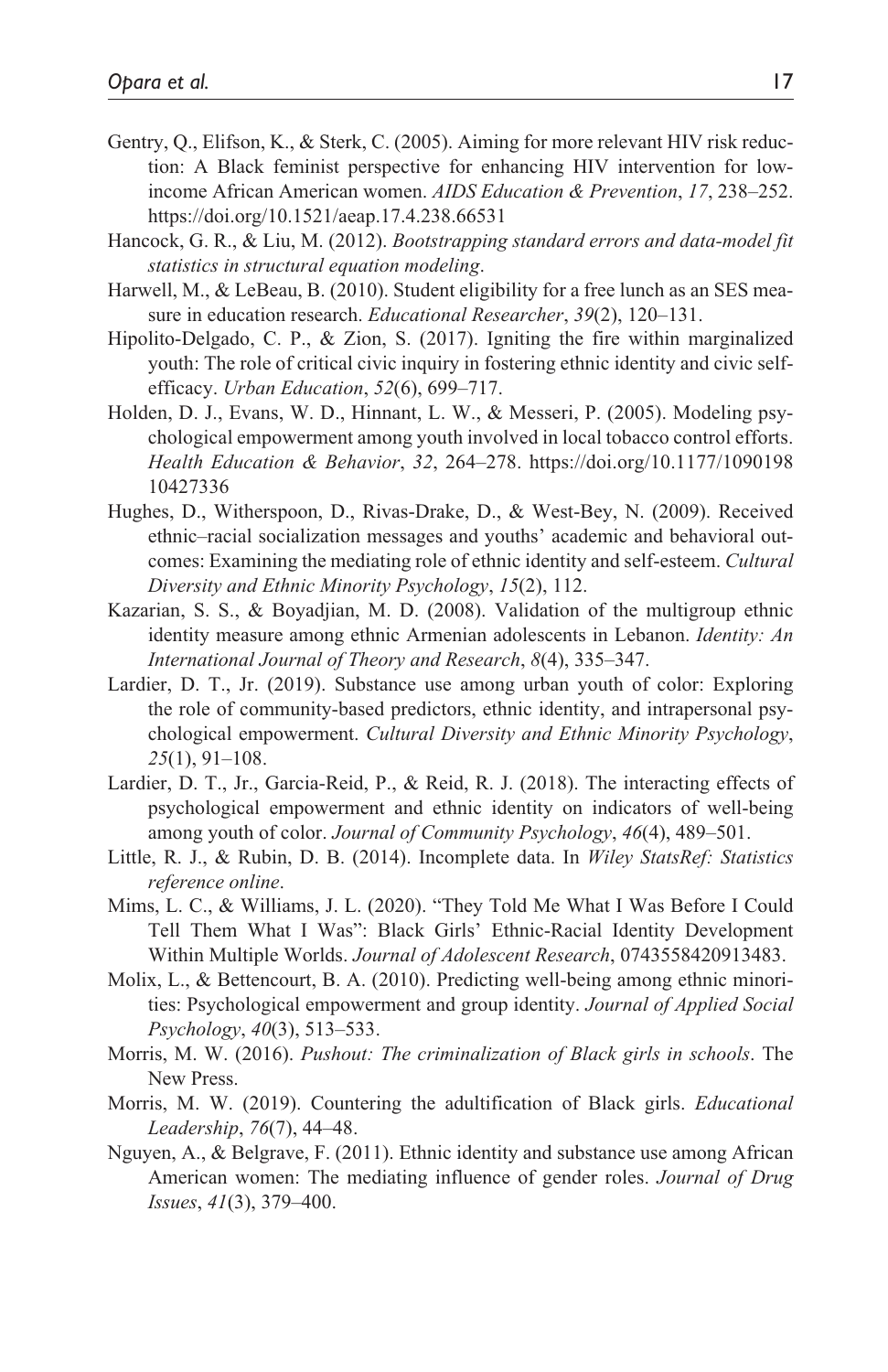- Opara, I. (2018). Examining African American parent-daughter HIV risk communication using a Black feminist-ecological lens: Implications for intervention. *Journal of Black Studies*, *49*(2), 134–151.
- Opara, I., Rodas, E. I. R., Lardier, D. T., Garcia-Reid, P., & Reid, R. J. (2019a). Validation of the abbreviated Socio-Political Control Scale for Youth (SPCS-Y) among urban girls of color. *Child and Adolescent Social Work Journal*, *37*, 83–95.
- Opara, I., Lardier Jr, D. T., Reid, R. J., & Garcia-Reid, P. (2019b). "It All Starts With the Parents": A Qualitative Study on Protective Factors for Drug-Use Prevention Among Black and Hispanic Girls. *Affilia*, *34*(2), 199–218.
- Ozer, E. J., & Schotland, M. (2011). Psychological empowerment among urban youth: Measure development and relationship to psychosocial functioning. *Health Education & Behavior*, *38*(4), 348–356.
- Peterson, N. A. (2014). Empowerment theory: Clarifying the nature of higher-order multidimensional constructs. *American Journal of Community Psychology*, *53*, 96–108.
- Peterson, N. A., Gilmore Powell, K., Hamme Peterson, C., & Reid, R. J. (2017). Testing the phrase completion response option format in a Sociopolitical Control Scale for Youth. *Community Psychology in Global Perspective*, *3*(1), 57–71.
- Peterson, N. A., Lowe, J. B., Hughey, J., Reid, R. J., Zimmerman, M. A., & Speer, P. W. (2006). Measuring the intrapersonal component of psychological empowerment: Confirmatory factor analysis of the Sociopolitical Control Scale. *American Journal of Community Psychology*, *38*(3–4), 287–297.
- Peterson, N. A., Peterson, C. H., Agre, L., Christens, B. D., & Morton, C. M. (2011). Measuring youth empowerment: Validation of a Sociopolitical Control Scale for Youth in an urban community context. *Journal of Community Psychology*, *39*, 592–605. <https://doi.org/10.1002/jcop.20456>
- Phinney, J. S. (1989). Stages of ethnic identity development in minority group adolescents. *The Journal of Early Adolescence*, *9*, 34–49. [https://doi.org](https://doi.org/10.1177/0272431689091004) [/10.1177/0272431689091004](https://doi.org/10.1177/0272431689091004)
- Phinney, J. S., Horenczyk, G., Liebkind, K., & Vedder, P. (2001). Ethnic identity, immigration, and well-being: An interactional perspective. *Journal of Social Issues*, *57*, 493–510. <https://doi.org/10.1111/0022-4537.00225>
- Phinney, J. S., & Ong, A. D. (2007). Conceptualization and measurement of ethnic identity: Current status and future directions. *Journal of Counseling Psychology*, *54*, 271–281. <https://doi.org/10.1037/0022-0167.54.3.271>
- Ponterotto, J. G., Gretchen, D., Utsey, S. O., Stracuzzi, T., & Saya, R., Jr. (2003). The multigroup ethnic identity measure (MEIM): Psychometric review and further validity testing. *Educational and Psychological Measurement*, *63*(3), 502–515.
- Respress, B. N., Amutah-Onukagha, N., & Opara, I. (2018). The effects of schoolbased discrimination on adolescents of color sexual health outcomes: A social determinants approach. *Social Work in Public Health*, *33*, 134–156. [https://doi.](https://doi.org/10.1080/19371918.2017.1378953) [org/10.1080/19371918.2017.1378953](https://doi.org/10.1080/19371918.2017.1378953)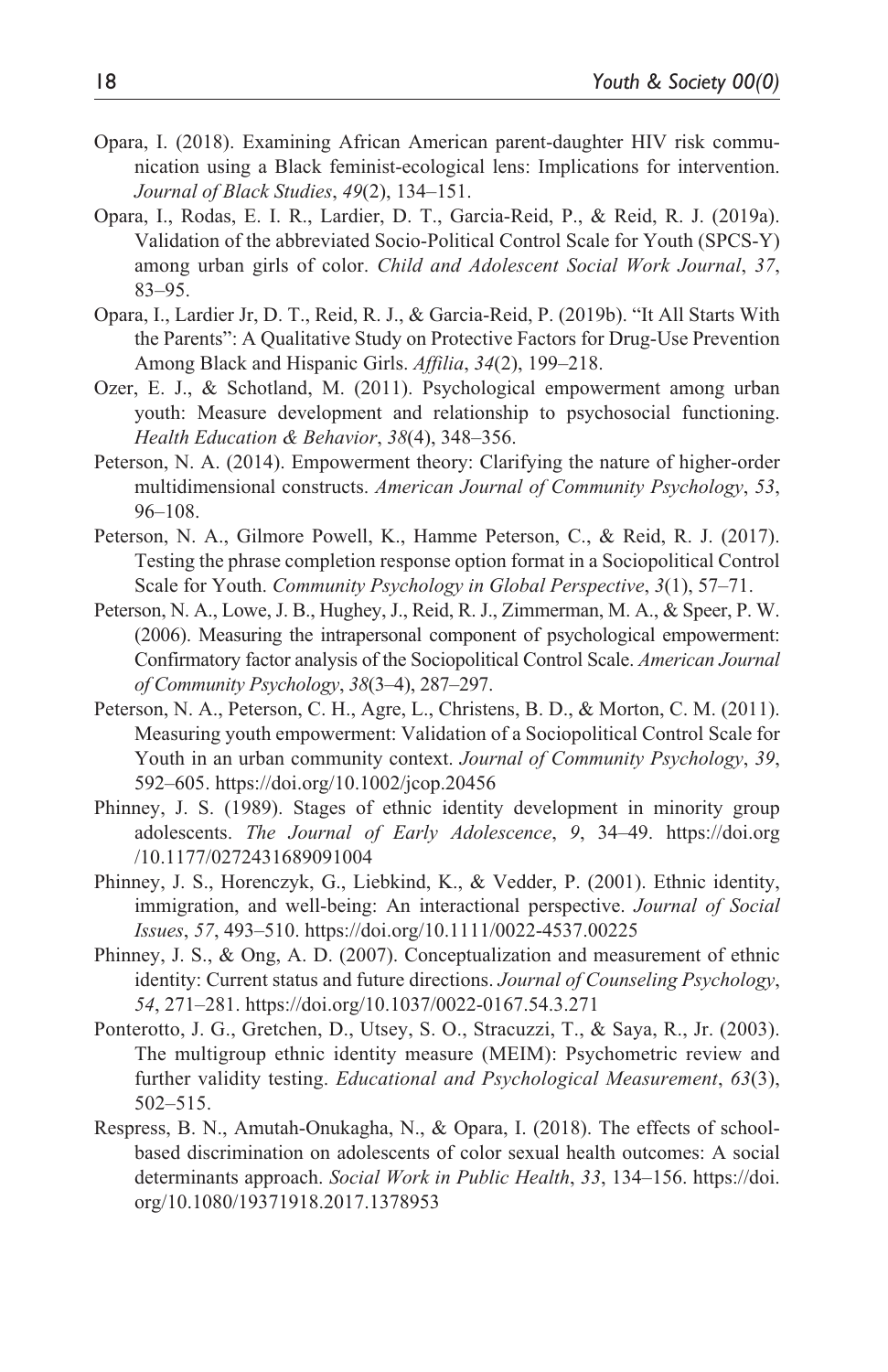- Rivas-Drake, D., Seaton, E. K., Markstrom, C., Quintana, S., Syed, M., Lee, R. M., Umaña-Taylor, A. J., Yip, T., Seaton, E. K., Quintana, S., Schwartz, S. J., & French, S., & Ethnic and Racial Identity in the 21st Century Study Group. (2014). Ethnic and racial identity in adolescence: Implications for psychosocial, academic, and health outcomes. *Child Development*, *85*, 40–57.
- Rodrigues, M., Menezes, I., & Ferreira, P. D. (2018). Validating the formative nature of psychological empowerment construct: Testing cognitive, emotional, behavioral, and relational empowerment components. *Journal of Community Psychology*, *46*, 58–78.
- Rowley, S. J., Kurtz-Costes, B., Mistry, R., & Feagans, L. (2007). Social status as a predictor of race and gender stereotypes in late childhood and early adolescence. *Social Development*, *16*(1), 150–168.
- Sanchez, D., Hamilton, E. R., Gilbert, D. J., & Vandewater, E. A. (2018). Examining Africentric cultural values, ethnic identity, and substance use abstinence in lowincome, early adolescent, African American girls. *Journal of Black Psychology*, *44*, 74–100. <https://doi.org/10.1177/0095798417746265>
- Schwartz, S. J., Syed, M., Yip, T., Knight, G. P., Umaña-Taylor, A. J., Rivas-Drake, D., & Lee, R. M., & Ethnic and Racial Identity in the 21st Century Study Group. (2014). Methodological issues in ethnic and racial identity research with ethnic minority populations: Theoretical precision, measurement issues, and research designs. *Child Development*, *85*(1), 58–76.
- Townsend, T. G., Neilands, T. B., Thomas, A. J., & Jackson, T. R. (2010). I'm no Jezebel; I am young, gifted, and Black: Identity, sexuality, and Black girls. *Psychology of Women Quarterly*, *34*(3), 273–285.
- Umaña-Taylor, A. J., Quintana, S. M., Lee, R. M., Cross Jr, W. E., Rivas-Drake, D., Schwartz, S. J., . . . & Ethnic and Racial Identity in the 21st Century Study Group. (2014). Ethnic and racial identity during adolescence and into young adulthood: An integrated conceptualization. *Child development*, *85*(1), 21–39.
- Vieno, A., Lenzi, M., Canale, N., & Santinello, M. (2014). Italian validation of the Sociopolitical Control Scale for Youth (SPCS-Y). *Journal of Community Psychology*, *42*, 463–468.
- Walker, D. A., & Smith, T. J. (2017). Computing robust, bootstrap-adjusted fit indices for use with nonnormal data. *Measurement and Evaluation in Counseling and Development*, *50*(1–2), 131–137.
- Watts, R. J., Diemer, M. A., & Voight, A. M. (2011). Critical consciousness: Current status and future directions. *New Directions for Child and Adolescent Development*, *2011*(134), 43–57.
- West, S. G., Taylor, A. B., & Wu, W. (2012). Model fit and model selection in structural equation modeling. *Handbook of Structural Equation Modeling*, *1*, 209–231.
- Zimmerman, M. A. (1990). Taking aim on empowerment research: On the distinction between individual and psychological conceptions. *American Journal of community psychology*, *18*(1), 169–177.